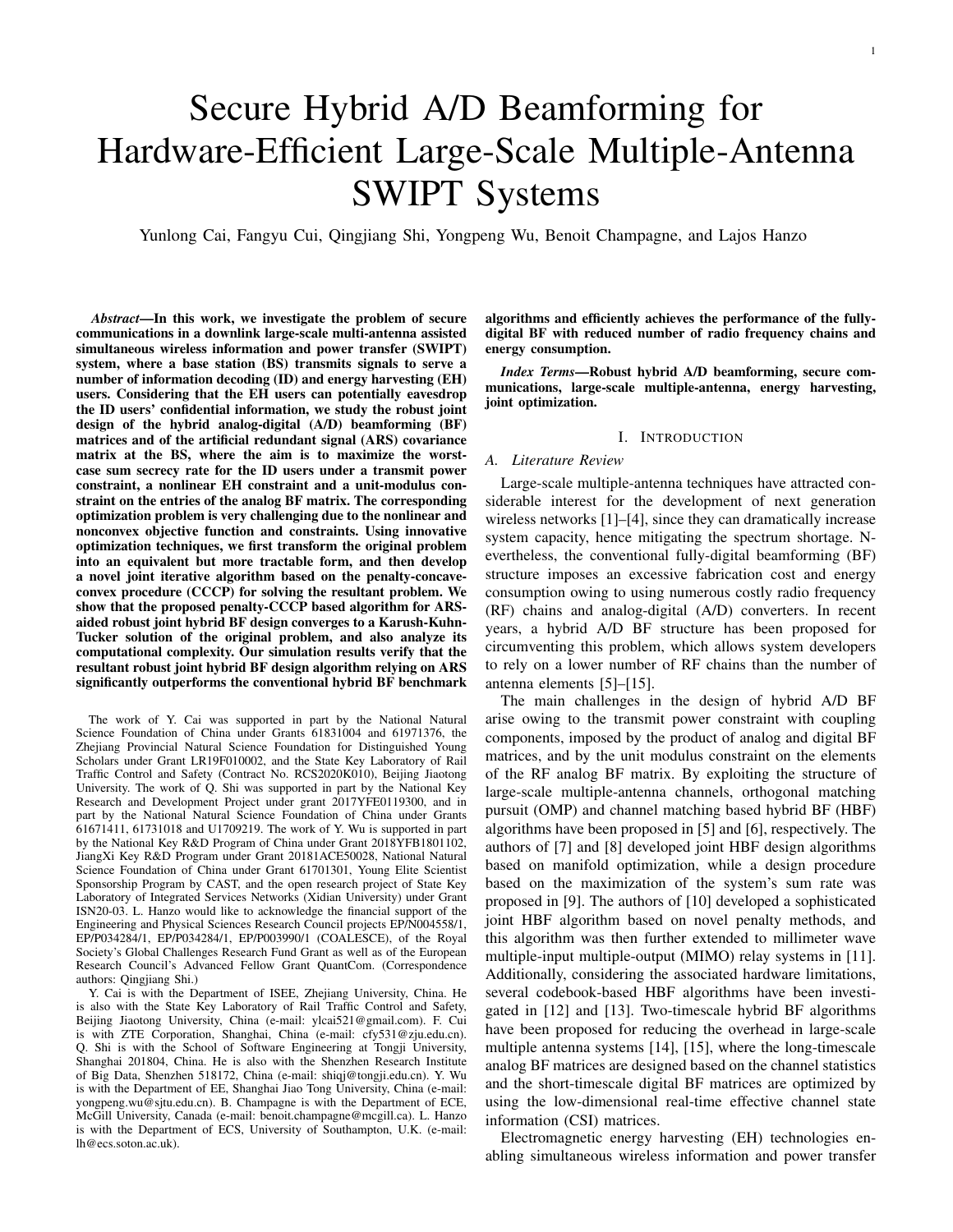(SWIPT) have drawn significant attention as a means to provide cost-effective and perpetual power supply for wireless networks [16]–[20]. The authors of [21] studied a multipleantenna wireless broadcast system consisting of three nodes, where one receiver harvests energy and another receiver decodes information separately from the signals sent by a common transmitter. Two scenarios have been examined, in which the information receiver and energy receiver are separated or co-located. A general receiver operation has been proposed in [22], which splits the received signal with adjustable power ratio for EH and information decoding (ID) separately. References [23]–[25] investigate a multiuser multiple-input singleoutput (MISO) broadcast SWIPT system configuration, where a multi-antenna base station (BS) sends wireless information and energy signals simultaneously via spatial multiplexing to multiple single-antenna receivers, each implementing either ID or EH. In these works, different optimization problems have been investigated for transmit beamforming design. In [26], a practical nonlinear energy harvesting model and a resource allocation algorithm have been proposed for SWIPT systems.

Considering that the same signal waveform is used for information and energy transmission, security in SWIPT is a major concern, especially within the flourishing context of heterogeneous networks and Internet of things (IoT). Artificial redundant signal (ARS) aided secure BF design algorithms have been developed as a complement to traditional encryption in order to enhance the secrecy performance for the ID users, while supplying energy for the EH users in multiple-antenna SWIPT systems. Some representative studies on this aspect can be found in [27]–[36]. Furthermore, the security problem in large-scale multiple-antenna assisted SWIPT systems has been investigated in [37]–[42]. Recently, the design of secure HBF for large-scale multiple-antenna systems has also attracted substantial interests [43]–[47]. The authors of [43] proposed a HBF algorithm for minimizing the power leaked to the eavesdroppers while guaranteeing the received signal quality of the legitimate user. In order to maximize the system's secrecy rate, the authors of [44] and [45] studied ARS aided secure HBF algorithms only relying on partial CSI. The design of secure HBF has been investigated in two-way MIMO relay networks in [46]. Moreover, the authors of [47] investigated an energy-efficient HBF algorithm to minimize the total transmit energy and meet the signal-to-noise ratio (SNR) and EH requirements of the ID and EH users, respectively.

# *B. Motivation*

Although many studies have been conducted on beamforming for secrecy-preserving SWIPT, most of them are based on the fully-digital beamforming structure which imposes an excessive fabrication cost and energy consumption. Besides, the existing security enhancement techniques conceived for HBF typically design the digital and analog BF matrices separately, which may lead to a significant performance degradation. To the best of our knowledge, the efficient joint design of ARS-aided HBF for secrecy rate maximization in largescale multiple-antenna assisted SWIPT systems has not been previously addressed, and it is well worth studying due to the hardware-efficient hybrid beamforming structure. Against this

backdrop, we consider the problem of secure communications in a downlink large-scale multiple-antenna SWIPT system, where a BS transmits signals to serve a number of ID and EH users simultaneously. Considering that the EH users can potentially eavesdrop the ID users' confidential information, we study the joint design of the hybrid A/D BF matrices and of the ARS covariance matrix at the BS, where the aim is to maximize the worst-case sum secrecy rate for the ID users under a transmit power constraint, a nonlinear EH constraint and a unit-modulus constraint on the entries of the analog BF matrix. The corresponding optimization problem is very challenging due to the nonlinear and nonconvex objective function and constraints. By exploiting the problem structure and using avant-garde techniques, we first transform the original problem into an equivalent yet more tractable form and then develop a novel twin-loop joint iterative algorithm based on the penalty concave-convex procedure (CCCP) to solve the resultant problem. In particular, in the outer loop we adjust the penalty coefficient, while in the inner loop, through insightful approximations and linearization, we optimize the variables in a block coordinate descent fashion, where the subproblems within each block can be solved in parallel. We discuss the convergence and computational complexity of the proposed ARS-aided robust joint HBF design algorithm. Our simulation results show that the proposed algorithm significantly outperforms the existing HBF algorithms and achieves the performance of the fully-digital BF efficiently.

## *C. Our Contributions*

The main contributions of this work are summarized as follows:

- 1) We consider the robust joint design of hybrid A/D BF and ARS covariance matrices to maximize the worst-case secrecy rate, by taking the CSI uncertainties into account. This problem, which has not been previously addressed in the literature, is very challenging due to the nonlinear objective function, the nonconvex transmit power and EH constraints with coupling terms, and the unit-modulus constraint on the entries of the analog BF matrix. By introducing carefully chosen auxiliary variables, we first convert the challenging constraints into simpler ones, and then transform the objective function into a more tractable form. The resultant problem is equivalent to the original problem but much easier to solve.
- 2) To solve the transformed problem efficiently, we further introduce a number of auxiliary variables and equality constraints and develop a novel iterative algorithm based on the penalty-CCCP. The proposed algorithm contains two loops, where in the inner loop, through insightful approximations and linearization, the resulting penalized problem is solved in a block coordinate descent fashion to update the optimization variables, while in the outer loop the penalty coefficient is adjusted. Specially, the subproblems within each block of the inner loop can be solved in parallel.
- 3) We show that the proposed penalty-CCCP-based algorithm for ARS-aided robust joint HBF design converges to a Karush-Kuhn-Tucker (KKT) point of the original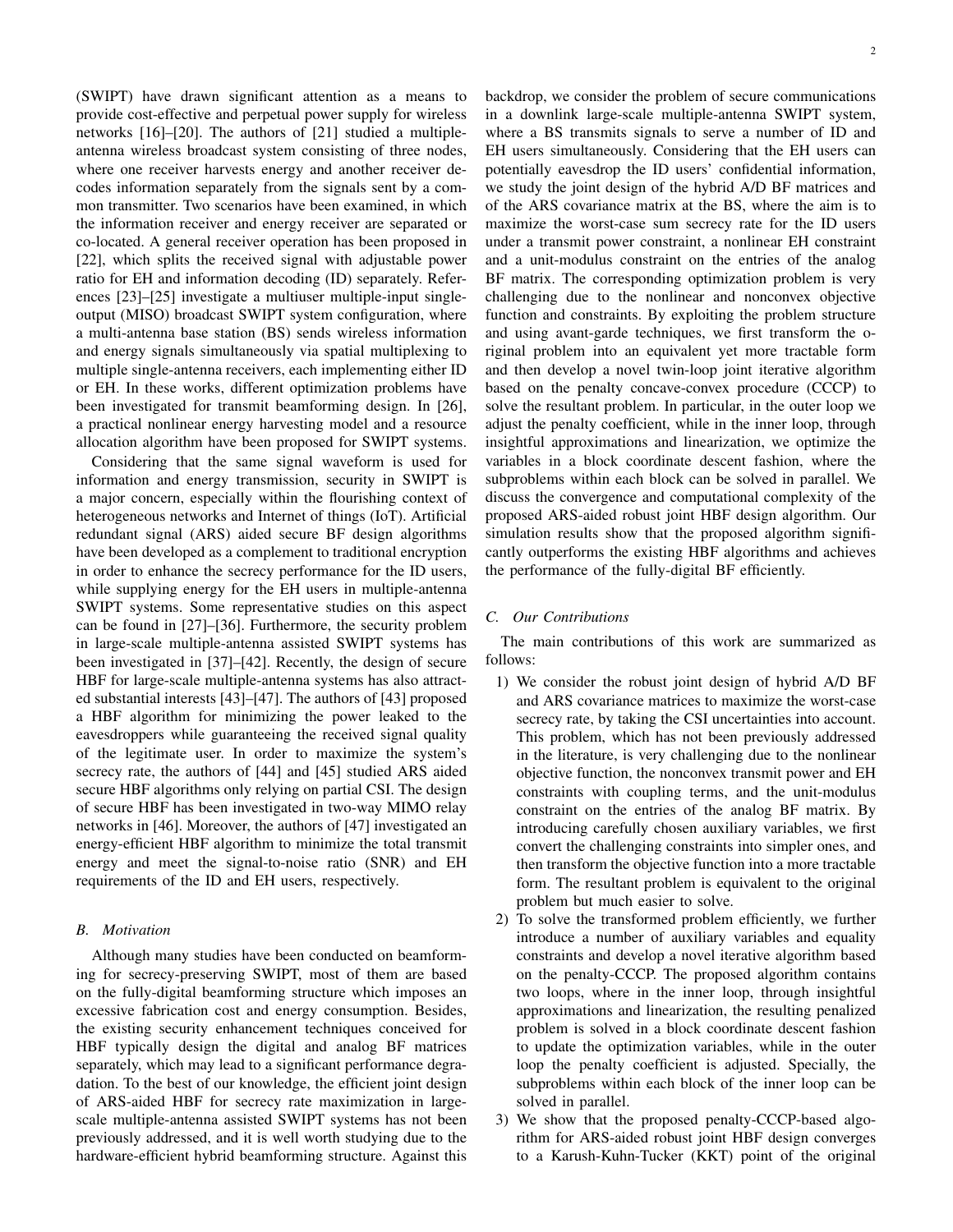problem and evaluate its computational complexity. Our simulation results demonstrate the advantages of the newly introduced algorithm over other conventional HBF designs and show that it can achieve the performance of the fully-digital BF with reduced number of RF chains and energy consumption in large-scale multiple-antenna SWIPT systems.

## *D. Organization of the Paper*

The paper is structured as follows. Section II briefly describes the system model and formulates the optimization problem of interest in mathematical terms. In Section III, after transforming this problem into a tractable form, the proposed penalty-CCCP based algorithm for robust design of ARS-aided joint HBF in SWIPT systems is derived, and its convergence properties and complexity are discussed. The simulation results are presented in Section IV and our conclusions are drawn in Section V.

*Notations:* Scalars, vectors and matrices are respectively denoted by lower case, boldface lower case and boldface upper case letters. **I** represents an identity matrix and **0** denotes an all-zero matrix. For a matrix  $\mathbf{A}$ ,  $\mathbf{A}^T$ ,  $\mathbf{A}^*$ ,  $\mathbf{A}^H$ and *∥***A***∥* denote its transpose, conjugate, conjugate transpose and Frobenius norm, respectively. For a square matrix **A**,  $Tr{A}$  denotes its trace,  $A \succeq 0$  ( $A \preceq 0$ ) means that A is positive (negative) semidefinite. For a vector **a**, *∥***a***∥* represents its Euclidean norm. *E{.}* denotes the statistical expectation. *ℜ{.}* (*ℑ{.}*) denotes the real (imaginary) part of a variable, while  $|\cdot|$  represents the absolute value of a complex scalar.  $\mathbb{C}^{m \times n}$  ( $\mathbb{R}^{m \times n}$ ) denotes the space of  $m \times n$  complex (real) matrices. The projection function to the nonnegative orthant is denoted by  $[a]^+ = \max(a, 0)$ .

## II. SYSTEM MODEL AND PROBLEM FORMULATION

In this section, we first introduce the model of the hardwareefficient multi-antenna SWIPT system, and then mathematically formulate the optimization problem of interest.

## *A. System model*

Consider the hardware-efficient multiple-antenna SWIPT system depicted in Fig. 1, which consists of a BS, *J* ID users and *K* EH users which can potentially eavesdrop the confidential information of each ID user. The BS is equipped with *M* transmit antennas and *N* RF chains, where  $M \geq N$ . The ID user and the EH users are equipped with a single antenna.

In order to guarantee the ID users' security while transferring energy to the EH users, a randomly generated ARS vector  $f \in \mathbb{C}^{N \times 1}$  with zero mean and covariance matrix  $V = E[\mathbf{f}^H]$ is embedded in the baseband signal for transmission. Then, the signal received at the *j*th ID user,  $j \in \mathcal{J} \triangleq \{1, \ldots, J\}$ , is given by

$$
y_{D,j} = \mathbf{h}_j^H \mathbf{U}(\mathbf{f} + \mathbf{Wb}) + n_{D,j},
$$
 (1)

where  $\mathbf{h}_j \in \mathbb{C}^{M \times 1}$  denotes the Hermitian transpose of the flat fading channel vector between the BS and the *j*th ID user,  $U \in \mathbb{C}^{M \times N}$  denotes the analog BF matrix,  $\mathbf{b} =$  $[b_1, \ldots, b_J]^T \in \mathbb{C}^{J \times 1}$  represents the transmit symbol vector, whose elements are modeled as independent zero-mean circular complex Gaussian random variables with unit variance, i.e.,  $E[|b_j|^2] = 1$ ,  $\mathbf{W} = [\mathbf{w}_1, \dots, \mathbf{w}_J] \in \mathbb{C}^{N \times J}$  represents the baseband BF matrix, and *nD,j* denotes the complex circular Gaussian noise at the *j*th ID user with zero mean and variance  $\sigma_{D,j}^2$ .

The signal received at the *k*th EH user,  $k \in \mathcal{K} \triangleq$  $\{1, \ldots, K\}$ , can be expressed as

$$
y_{E,k} = \mathbf{g}_k^H \mathbf{U}(\mathbf{f} + \mathbf{W}\mathbf{b}) + n_{E,k},
$$
 (2)

where  $\mathbf{g}_k \in \mathbb{C}^{M \times 1}$  denotes the Hermitian transpose of the channel vector between the BS and the *k*th EH user, while  $n_{E,k}$  denotes the complex-valued circular Gaussian noise at the *k*th EH user with zero mean and variance of  $\sigma_{E,k}^2$ .

The transmit power of the BS is given by

$$
E[\|\mathbf{U}(\mathbf{f} + \mathbf{W}\mathbf{b})\|^2] = \|\mathbf{U}\mathbf{F}\|^2 + \|\mathbf{U}\mathbf{W}\|^2, \tag{3}
$$

where based on the positive and Hermitian structure of the ARS covariance matrix, we have introduced a matrix **F** *∈*  $\mathbb{C}^{N \times N}$  so that  $\mathbf{V} = \mathbf{FF}^{H}$ , i.e., **F** is the square-root of **V**.

From (1) and (2), the signal-to-interference plus noise (SINR) at the *j*th ID user and the SINR at the *k*th EH user for the *j*th ID user signal are given as follows, respectively,

$$
\begin{aligned}\n\text{SINR}_{D}^{j} &\triangleq \frac{|\mathbf{h}_{j}^{H}\mathbf{U}\mathbf{w}_{j}|^{2}}{\|\mathbf{h}_{j}^{H}\mathbf{U}\mathbf{F}\|^{2} + \sum_{j'\neq j}^{J} |\mathbf{h}_{j}^{H}\mathbf{U}\mathbf{w}_{j'}|^{2} + \sigma_{D,j}^{2}}, \\
\text{SINR}_{E,k}^{j} &\triangleq \frac{|\mathbf{g}_{k}^{H}\mathbf{U}\mathbf{w}_{j}|^{2}}{\|\mathbf{g}_{k}^{H}\mathbf{U}\mathbf{F}\|^{2} + \sum_{j'\neq j}^{J} |\mathbf{g}_{k}^{H}\mathbf{U}\mathbf{w}_{j'}|^{2} + \sigma_{E,k}^{2}}.\n\end{aligned} \tag{4}
$$

Besides, considering the nonlinear EH model [48], the total energy that the *k*th EH user can harvest is given by

$$
\phi_k(P_{in,k}) = \begin{cases} \xi P_{in,k}, & P_{in,k} \le P_{sat,k} \\ \xi P_{sat,k}, & P_{in,k} > P_{sat,k} \end{cases}
$$
 (5)

where  $\xi \in (0,1]$  denotes the energy conversion efficiency of the *k*th EH user,  $P_{sat,k}$  denotes the saturation threshold of the *k*th EH receiver, and  $P_{in,k}$  denotes the input RF power, given by

$$
P_{in,k} \triangleq \|\mathbf{g}_k^H \mathbf{U} \mathbf{F}\|^2 + \|\mathbf{g}_k^H \mathbf{U} \mathbf{W}\|^2 + \sigma_{E,k}^2.
$$
 (6)

Thus, the maximum harvested energy can be expressed by *ξPsat,k*, which is a constant power, when the input power exceeds the threshold *Psat,k*.

#### *B. Problem formulation*

Since the ID users and the EH users are all authorized network users managed by the BS, the latter can obtain their CSI based on the channel estimates of the users, which are fed back to the BS. However, the CSI errors are inevitable in practice. To characterize this uncertainty, let us consider the commonly used norm-bounded error (NBE) model [49], [50]. Under the NBE model, the true (but unknown) CSI from the BS to the *j*th ID user,  $j \in J$ , and from the BS to the *k*th EH user,  $k \in \mathcal{K}$ , can be expressed as follows:

$$
\mathbf{h}_j = \hat{\mathbf{h}}_j + \triangle \mathbf{h}_j \tag{7}
$$

and

$$
\mathbf{g}_k = \hat{\mathbf{g}}_k + \triangle \mathbf{g}_k, \tag{8}
$$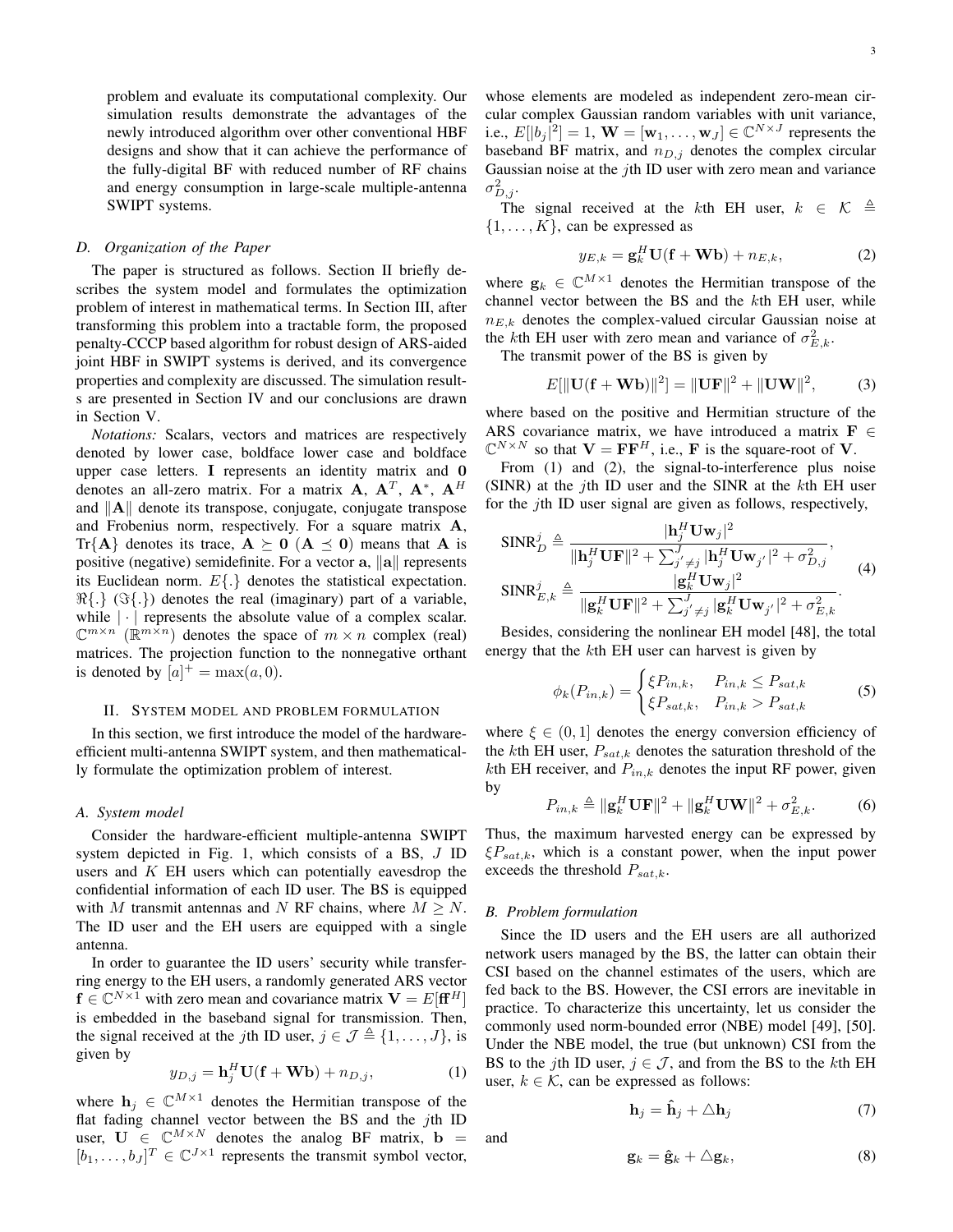

Fig. 1: Hardware-efficient multiple-antenna SWIPT system

where  $\mathbf{h}_j$  and  $\hat{\mathbf{g}}_k$  denote the imperfect estimates while  $\triangle \mathbf{h}_j$ and  $\Delta$ **g**<sub>*k*</sub> capture the corresponding uncertainty. In the absence of *a priori* statistical knowledge about the channel uncertainty, the errors are simply assumed to lie within the following bounded regions

$$
\mathcal{H}_j = \{ \triangle \mathbf{h}_j : ||\triangle \mathbf{h}_j||^2 \le \eta_j^2 \}
$$
\n(9)

and

$$
\mathcal{R}_k = \{ \Delta \mathbf{g}_k : ||\Delta \mathbf{g}_k||^2 \le \varepsilon_k^2 \}
$$
 (10)

where  $\eta_i$  and  $\varepsilon_k$  denote the corresponding radii of uncertainty.

The worst-case sum secrecy rate achieved by the ID users is given by (11) [38]. In this contribution we aim for jointly designing the baseband BF matrix **W**, the ARS shaping matrix **F** and the analog BF matrix **U** in order to maximize the worstcase sum secrecy rate in (11). Hence, the design problem for the secure hybrid A/D BF can be formulated as (12). The constraint (12b) reflects the limited transmit power budget of the BS, while the constant modulus constraint (12c) is due to the fact that the analog beamformer is implemented using low cost phase shifters. Constraint (12d) guarantees that the energy harvested by the *k*th EH user meets a given energy target  $\psi_k$ , where  $t_k$  denotes the tight lower bound of  $P_{in,k}$ in the presence of CSI errors. We note that the constrained optimization problem (12) is very challenging to solve due to the highly nonconvex objective function and constraints.

# III. PROPOSED ARS-AIDED JOINT ROBUST HBF DESIGN ALGORITHM

In this section, we first convert the challenging problem (12) into a more easily tractable yet equivalent form, and then develop a novel penalty-CCCP based iterative algorithm to efficiently obtain its solution.

# *A. Problem transformation*

The transformation of problem (12) into a simpler yet equivalent form relies on the following lemma whose proof is given in Appendix A.

**Lemma 1.** Let  $G \in \mathbb{C}^{L \times L}$  be a semi-positive definite *Hermitian matrix represented in block form as follows,*

$$
\mathbf{G} \triangleq \left[ \begin{array}{cc} x & \bar{\mathbf{x}}^H \\ \bar{\mathbf{x}} & \bar{\mathbf{G}} \end{array} \right] \succeq \mathbf{0},\tag{13}
$$

 $where \ x \in \mathbb{C}, \ \bar{\mathbf{x}} \in \mathbb{C}^{(L-1)\times 1}, \ and \ \bar{\mathbf{G}} \in \mathbb{C}^{(L-1)\times (L-1)}.$  Then  $x > 0$  *and*  $\overline{G} \succeq 0$ *, and if*  $x = 0$ *, then*  $\overline{x} = 0$ *.* 

By defining  $\mathbf{X} \triangleq [\mathbf{W}, \mathbf{F}] \in \mathbb{C}^{N \times (J+N)}$ , we can represent **W** and **F** as  $W = X\Omega_1$  and  $F = X\Omega_2$ , where  $\Omega_1 \triangleq$  $[\mathbf{I}_J, \mathbf{0}_{J \times N}]^T$  and  $\Omega_2 \triangleq [\mathbf{0}_{N \times J}, \mathbf{I}_N]^T$  denote the selection matrices. Making use of this notation, we can now state the following theorem, which provides the desired equivalence between (12) and a more tractable problem.

Theorem 1. *Problem* (12) *is equivalent to the following problem in* (14)*, in the sense that the global optimal solution* **X** *and* **U** *for the two problems are identical.*

 $\mathbf{H}$ **ere**  $\mathbf{A}$   $\in \mathbb{C}^{M \times M}, \mathbf{B}$   $\in \mathbb{C}^{M \times (N+1)}, \mathbf{C}$   $\in \mathbb{C}^{M \times (N+1)}$  $\mathbb{C}^{(N+1)\times(N+1)}$ ,  $\alpha_j \in \mathbb{R}^+$ ,  $\beta_j \in \mathbb{R}^+$  and  $\gamma_j \in \mathbb{R}^+$  denote a set of auxiliary variables introduced to simplify the problem solution.  $\omega_i$  denotes a  $J \times 1$  selection vector, where the *j*th element is one and the remaining elements are zeros.

*Proof:* Firstly, we show that constraints (12b) and (12c) are equivalent to constraints (14b)–(14e). By defining  $\overline{U} \triangleq$  $UU<sup>H</sup>$ , constraint (14b) can be rewritten as

$$
\tilde{\mathbf{U}} \triangleq \left[ \begin{array}{cc} \bar{\mathbf{U}} - \mathbf{A} & \mathbf{U}\mathbf{X} - \mathbf{B} \\ \mathbf{X}^H \mathbf{U}^H - \mathbf{B}^H & \mathbf{X}^H \mathbf{X} - \mathbf{C} \end{array} \right] \succeq \mathbf{0}. \qquad (15)
$$

It is readily seen that  $\hat{\mathbf{U}} \triangleq \bar{\mathbf{U}} - \mathbf{A} \succeq \mathbf{0}$ . Hence, it follows on the one hand that  $\mathbf{\hat{U}}(m, m) \geq 0$ , while on the other hand, we have  $\mathbf{\hat{U}}(m,m) = \mathbf{\bar{U}}(m,m) - \mathbf{A}(m,m) = \sum_{n=1}^{N} |\mathbf{U}(m,n)|^2 - \mathbf{A}(m,m)$  $A(m, m)$ . Based on constraints (14d) and (14e), we obtain  $\mathbf{U}(m, m) \leq 0$ . Therefore, we must have  $\mathbf{U}(m, m) = 0$ .

By considering in turn the upper *M* diagonal entries of the semi-positive definite matrix U, which are equal to zero as shown above, and repeatedly applying *Lemma 1*, we obtain  $\bar{U} = A$  and  $B = UX$ . By substituting  $B = UX$ into (14c), we obtain the constraint (12b). Moreover, since  $\sum_{n=1}^{N} |\mathbf{U}(m,n)|^2 = \mathbf{A}(m,m) \geq N$ , while from (14e),  $|\mathbf{U}(m, n)| \leq 1$ , we obtain  $|\mathbf{U}(m, n)| = 1$ , i.e. constraint (12c) must be satisfied.

Secondly, let us turn our attention to the objective function in (12a). By introducing the auxiliary variables  $\alpha_j$ ,  $\beta_j$  and  $\gamma_j$ , where  $\alpha_j$  denotes the upper bound of the SINR among the EH users,  $\beta_j \geq \frac{1}{\alpha_j}$ , and  $\gamma_j$  denotes the lower bound of the *j*th ID user's SINR, we can see that problem  $(12)$  can be equivalently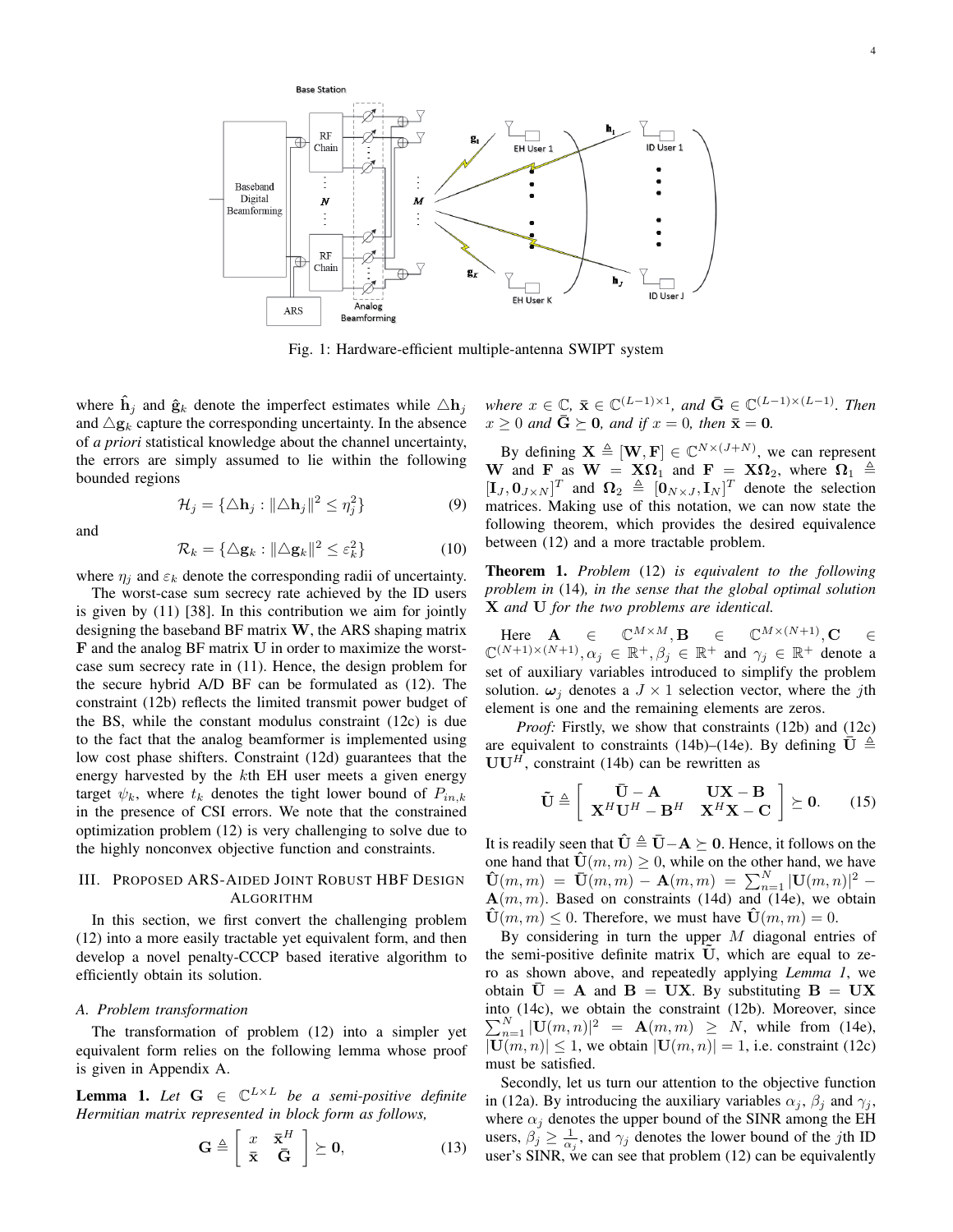$$
\sum_{j=1}^{J} \left[ \log \left( 1 + \min_{\forall \Delta \mathbf{h}_j \in \mathcal{H}_j} \text{SINR}_D^j \right) - \log \left( 1 + \max_{\forall k \in \mathcal{K}} \max_{\forall \Delta \mathbf{g}_k \in \mathcal{R}_k} \text{SINR}_{E,k}^j \right) \right]^+.
$$
 (11)

$$
\max_{\mathbf{W}, \mathbf{F}, \mathbf{U}, t_k} \quad \sum_{j=1}^J \log \left( 1 + \min_{\forall \Delta \mathbf{h}_j \in \mathcal{H}_j} \text{SINR}_D^j \right) - \sum_{j=1}^J \log \left( 1 + \max_{\forall k \in \mathcal{K}} \max_{\forall \Delta \mathbf{g}_k \in \mathcal{R}_k} \text{SINR}_{E,k}^j \right) \tag{12a}
$$

$$
\text{s.t. } \|\mathbf{U}\mathbf{W}\|^2 + \|\mathbf{U}\mathbf{F}\|^2 \le P_t,\tag{12b}
$$

$$
|\mathbf{U}(m,n)| = 1, \forall m, n,
$$
\n(12c)

$$
\phi_k(t_k) \ge \psi_k, \ P_{in,k} \ge t_k, \ \forall \Delta \mathbf{g}_k \in \mathcal{R}_k, \ \forall k. \tag{12d}
$$

$$
\max_{\substack{\mathbf{X}, \mathbf{U}, \mathbf{A}, \mathbf{B}, \\ \mathbf{C}, \alpha_j, \beta_j, \gamma_j > 0, t_k}} \quad \sum_{j=1}^J \log\left(1 + \gamma_j\right) - \sum_{j=1}^J \log\left(1 + \alpha_j\right) \tag{14a}
$$

$$
s.t. \quad \begin{bmatrix} \mathbf{U} \\ \mathbf{X}^H \end{bmatrix} \begin{bmatrix} \mathbf{U}^H & \mathbf{X} \end{bmatrix} \succeq \begin{bmatrix} \mathbf{A} & \mathbf{B} \\ \mathbf{B}^H & \mathbf{C} \end{bmatrix}
$$
 (14b)

$$
\|\mathbf{B}\|^2 \le P_t,\tag{14c}
$$

$$
\mathbf{A}(m,m) \ge N,\tag{14d}
$$

$$
|\mathbf{U}(m,n)| \le 1, \forall m, n,
$$
\n(14e)

$$
\frac{|\mathbf{h}_{j}^{H}\mathbf{B}\mathbf{\Omega}_{1}\boldsymbol{\omega}_{j}|^{2}}{\|\mathbf{h}_{j}^{H}\mathbf{B}\mathbf{\Omega}_{2}\|^{2} + \sum_{j'\neq j}^{J} |\mathbf{h}_{j}^{H}\mathbf{B}\mathbf{\Omega}_{1}\boldsymbol{\omega}_{j'}|^{2} + \sigma_{D,j}^{2}} \geq \gamma_{j}, \forall \Delta \mathbf{h}_{j} \in \mathcal{H}_{j}, \forall j,
$$
\n(14f)

$$
\alpha_j \beta_j \ge 1, \forall j, \qquad \qquad \text{(14g)}
$$

$$
\frac{|\mathbf{g}_k^H \mathbf{B} \Omega_1 \omega_j|^2}{\|\mathbf{g}_k^H \mathbf{B} \Omega_2\|^2 + \sum_{j' \neq j}^J |\mathbf{g}_k^H \mathbf{B} \Omega_1 \omega_{j'}|^2 + \sigma_{E,k}^2} \le \frac{1}{\beta_j}, \forall \Delta \mathbf{g}_k \in \mathcal{R}_k, \forall k,
$$
\n(14h)

$$
\phi_k(t_k) \ge \psi_k, \forall k,\tag{14i}
$$

$$
\|\mathbf{g}_k^H\mathbf{B}\|^2 + \sigma_{E,k}^2 \ge t_k, \,\forall \Delta \mathbf{g}_k \in \mathcal{R}_k, \,\forall k. \tag{14}
$$

converted into the following problem:

$$
\max_{\substack{\mathbf{X}, \mathbf{U}, \mathbf{A}, \mathbf{B}, \\ \mathbf{C}, \alpha_j, \beta_j, \gamma_j > 0, t_k}} \quad \sum_{j=1}^J \log\left(1 + \gamma_j\right) - \sum_{j=1}^J \log\left(1 + \alpha_j\right) \quad (16a)
$$

s.t. 
$$
(14b) - (14h), (12d)
$$
. (16b)

П

Due to the fact that the constraints (12b) and (12c) are equivalent to constraints  $(14b)$ – $(14e)$  and  $B = UX$ , we find that problem (12) can be equivalently transformed into problem (14). This completes the proof.

## *B. Proposed joint iterative design algorithm*

In this subsection, we develop the proposed penalty-CCCP based iterative algorithm for the efficient joint design of robust secure HBF via the solution of problem (14) and subsequently discuss its properties, including convergence behavior and complexity. The proposed penalty-CCCP based algorithm contains two loops<sup>1</sup>, where the penalty coefficient is adjusted in the outer loop, while in the inner loop the optimization variables are updated in a block coordinate descent fashion. In each block of the inner loop, we aim to decompose the resulting penalized problem into a number of subproblems, which can be solved easily in parallel. To this end, we introduce auxiliary variables  $Y \in \mathbb{C}^{(M+N+1)\times N}$ ,  $D \in$  $\mathbb{C}^{(M+N+1)\times (M+N+1)}$ ,  $\mathbf{P}_j \in \mathbb{C}^{M\times (N+1)}$ ,  $\mathbf{\tilde{B}}_{k,j} \in \mathbb{C}^{M\times (N+1)}$ ,  $\bar{\mathbf{B}}_k \in \mathbb{C}^{M \times (N+1)}$ ,  $\tilde{\beta}_{k,j}$ ,  $\bar{t}_k$  and  $\bar{\phi}_k$ ,  $\forall k, \forall j$ , which are subject to the following equality constraints,

$$
\mathbf{Y} = \left[ \begin{array}{c} \mathbf{U} \\ \mathbf{X}^H \end{array} \right], \, \mathbf{D} = \left[ \begin{array}{cc} \mathbf{A} & \mathbf{B} \\ \mathbf{B}^H & \mathbf{C} \end{array} \right],\tag{17}
$$

$$
\mathbf{P}_{j} = \mathbf{B}, \, \tilde{\mathbf{B}}_{k,j} = \mathbf{B}, \, \bar{\mathbf{B}}_{k} = \mathbf{B}, \, \tilde{\beta}_{k,j} = \beta_{j}, \, \bar{t}_{k} = t_{k},
$$
\n
$$
\bar{\phi}_{k} = \phi_{k}(\bar{t}_{k}), \, \forall k, \, \forall j.
$$
\n(18)

Using these variables, we conveniently recast problem (14) as the equivalent form shown in (19), where  $S \triangleq$  $\{\mathbf X, \mathbf U, \mathbf A, \mathbf B, \vec{\mathbf Y}, \mathbf P_j, \mathbf C, \mathbf D, \mathbf{\tilde B}_{k,j}, \mathbf{\bar B}_k, \bar t_k, t_k, \alpha_j, \beta_j, \tilde \beta_{k,j}, \gamma_j, \bar \phi_k\}$ denotes the variable set, while  $\Phi_1 = [\mathbf{I}_M, \mathbf{0}_{M \times (N+1)}],$  $\Phi_2 = [\mathbf{0}_{(N+1)\times M}, \mathbf{I}_{N+1}], \Psi_1 = [\mathbf{I}_M, \mathbf{0}_{M\times (N+1)}]^T$  and  $\Psi_2 = [\mathbf{0}_{(N+1)\times M}, \mathbf{I}_{N+1}]^T$  are selection matrices.

By penalizing the equality constraints (19h)-(19k) into the objective function, we obtain the following penalized problem for (19):

$$
\max_{\mathcal{S}} \quad \sum_{j=1}^{J} \log\left(1 + \gamma_j\right) - \sum_{j=1}^{J} \log\left(1 + \alpha_j\right) - \mathcal{L}_{\rho}(\mathcal{X}) \tag{20}
$$
\ns.t.

\n
$$
(19b) - (19g),
$$

<sup>&</sup>lt;sup>1</sup>The penalty-CCCP optimization framework is introduced in Appendix B.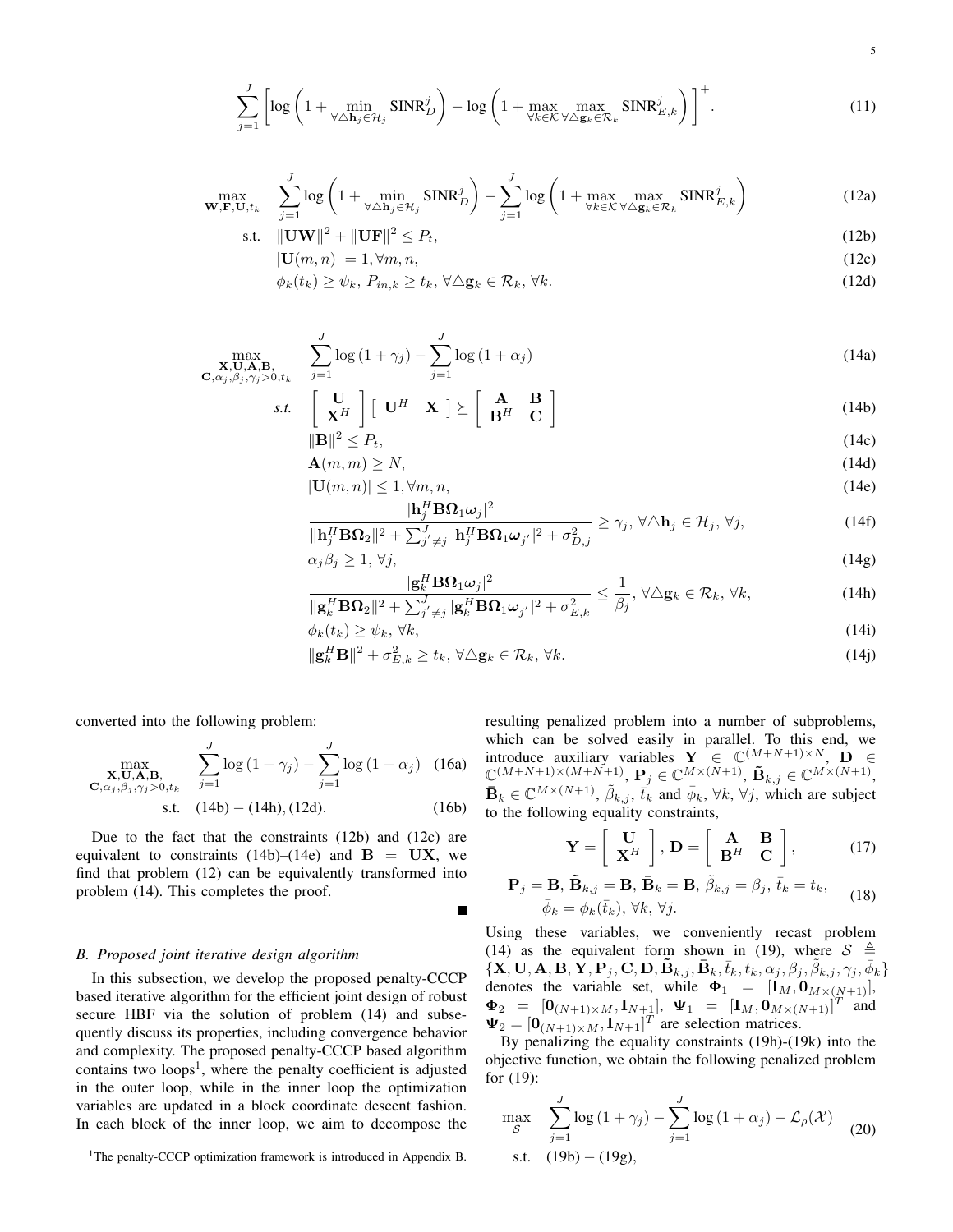$$
\max_{\mathcal{S}} \quad \sum_{j=1}^{J} \log \left( 1 + \gamma_j \right) - \sum_{j=1}^{J} \log \left( 1 + \alpha_j \right) \tag{19a}
$$

$$
\text{s.t.} \quad \mathbf{Y}\mathbf{Y}^H \succeq \mathbf{D},\tag{19b}
$$

$$
(14c) - (14e), (14g), \tag{19c}
$$

$$
\frac{|\mathbf{h}_{j}^{H}\mathbf{P}_{j}\mathbf{\Omega}_{1}\boldsymbol{\omega}_{j}|^{2}}{\|\mathbf{h}_{j}^{H}\mathbf{P}_{j}\mathbf{\Omega}_{2}\|^{2} + \sum_{j'\neq j}^{J} |\mathbf{h}_{j}^{H}\mathbf{P}_{j}\mathbf{\Omega}_{1}\boldsymbol{\omega}_{j'}|^{2} + \sigma_{D,j}^{2}} \geq \gamma_{j}, \forall \triangle \mathbf{h}_{j} \in \mathcal{H}_{j}, \forall j,
$$
\n(19d)

$$
\frac{|\mathbf{g}_k^H \tilde{\mathbf{B}}_{k,j} \Omega_1 \boldsymbol{\omega}_j|^2}{\|\mathbf{g}_k^H \tilde{\mathbf{B}}_{k,j} \Omega_2\|^2 + \sum_{j' \neq j}^J |\mathbf{g}_k^H \tilde{\mathbf{B}}_{k,j} \Omega_1 \boldsymbol{\omega}_{j'}|^2 + \sigma_{E,k}^2} \leq \frac{1}{\tilde{\beta}_{k,j}}, \forall \Delta \mathbf{g}_k \in \mathcal{R}_k, \forall k, \forall j,
$$
\n(19e)

$$
\bar{\phi}_k \ge \psi_k, \forall k,
$$
\n
$$
\|\mathbf{g}_k^H \bar{\mathbf{B}}_k\|^2 + \sigma_{E,k}^2 \ge t_k, \forall \Delta \mathbf{g}_k \in \mathcal{R}_k, \forall k,
$$
\n(19f)\n(19g)

$$
\|\mathbf{g}_k^H \mathbf{\bar{B}}_k\|^2 + \sigma_{E,k}^2 \ge t_k, \forall \Delta \mathbf{g}_k \in \mathcal{R}_k, \forall k,
$$
\n
$$
\Phi_1 \mathbf{Y} = \mathbf{U}, \ \Phi_2 \mathbf{Y} = \mathbf{X}^H,\tag{19b}
$$

$$
\mathbf{\Psi}_1^H \mathbf{D} \mathbf{\Psi}_2 = \mathbf{B}, \mathbf{\Psi}_2^H \mathbf{D} \mathbf{\Psi}_1 = \mathbf{B}^H,
$$
\n(19i)

$$
\Psi_2^H \mathbf{D} \Psi_2 = \mathbf{C}, \ \Psi_1^H \mathbf{D} \Psi_1 = \mathbf{A},\tag{19}
$$

$$
\mathbf{P}_{j} = \mathbf{B}, \, \tilde{\mathbf{B}}_{k,j} = \mathbf{B}, \, \bar{\mathbf{B}}_{k} = \mathbf{B}, \, \tilde{\beta}_{k,j} = \beta_{j}, \, t_{k} = \bar{t}_{k}, \, \phi_{k}(\bar{t}_{k}) = \bar{\phi}_{k}, \, \forall k, \, \forall j.
$$

$$
\mathcal{L}_{\rho}(\mathcal{X}) \triangleq \rho \bigg( \|\mathbf{\Phi}_{1}\mathbf{Y} - \mathbf{U}\|^{2} + \|\mathbf{\Phi}_{2}\mathbf{Y} - \mathbf{X}^{H}\|^{2} + \|\mathbf{\Psi}_{1}^{H}\mathbf{D}\mathbf{\Psi}_{1} - \mathbf{A}\|^{2} + \|\mathbf{\Psi}_{1}^{H}\mathbf{D}\mathbf{\Psi}_{2} - \mathbf{B}\|^{2} \n+ \|\mathbf{\Psi}_{2}^{H}\mathbf{D}\mathbf{\Psi}_{1} - \mathbf{B}^{H}\|^{2} + \|\mathbf{\Psi}_{2}^{H}\mathbf{D}\mathbf{\Psi}_{2} - \mathbf{C}\|^{2} + \sum_{j=1}^{J} \|\mathbf{P}_{j} - \mathbf{B}\|^{2} + \sum_{j=1}^{J} \sum_{k=1}^{K} |\beta_{j} - \tilde{\beta}_{k,j}|^{2} \n+ \sum_{j=1}^{J} \sum_{k=1}^{K} \|\mathbf{B} - \tilde{\mathbf{B}}_{k,j}\|^{2} + \sum_{k=1}^{K} \|\mathbf{B} - \bar{\mathbf{B}}_{k}\|^{2} + \sum_{k=1}^{K} |t_{k} - \bar{t}_{k}|^{2} + \sum_{k=1}^{K} |\phi_{k}(\bar{t}_{k}) - \bar{\phi}_{k}|^{2} \bigg).
$$
\n(21)

where  $\mathcal{L}_{\rho}(\mathcal{X})$  is expressed as (21) which captures the penalty terms and *ρ* denotes the penalty coefficient. Moreover, we define  $\mathcal{X}$   $\triangleq$  $\{\mathbf X, \mathbf U, \mathbf A, \mathbf B, \mathbf Y, \mathbf P_j, \mathbf C, \mathbf D, \mathbf{\tilde B}_{k,j}, \mathbf{\bar B}_k, \beta_j, \tilde\beta_{k,j}, t_k, \bar t_k, \bar\phi_k\}.$ In the proposed penalty-CCCP algorithm, the outer loop adjusts the penalty coefficient  $\rho$  and the inner loop solves the penalized problem (20) iteratively based on the CCCP in a block coordinate descent fashion.

In order to handle the nonconvex objective function and the nonconvex constraints shown in (19b), (19d), (19e) and (19g), we derive a locally tight lower bound for the objective function along with linearization of the nonconvex constraints. The details are as follows.

*1) Lower bound of the objective function:* Due to the logarithmic term in its objective function, problem (20) remains difficult to handle. To overcome this difficulty in the local iterative search, we propose to minimize a locally tight upper bound of the objective function instead. Based on the CCCP concept [51], [52], we approximate the function  $d_1(\alpha_j)$  =  $\log(1 + \alpha_i)$  in the *i*th iteration of the proposed algorithm by its first order Taylor expansion around the current value  $\alpha_j^i$ , denoted as  $\hat{d}_1(\alpha_j^i, \alpha_j) = d_1(\alpha_j^i) + 2\Re{\lbrace \bigtriangledown d_1^*(\alpha_j^i)(\alpha_j - \alpha_j^i) \rbrace} =$  $\log\left(1+\alpha_j^i\right)+\frac{\tilde{a}_j-\alpha_j^i}{(1+\alpha_j^i)}$  $\frac{(a_j - a_j)}{(1 + \alpha_j^i)}$ . Thus, the locally tight lower bound of the objective function in (20) is given by

$$
\sum_{j=1}^{J} \log\left(1+\gamma_j\right) - \sum_{j=1}^{J} \left(\log\left(1+\alpha_j^i\right) + \frac{\left(\alpha_j - \alpha_j^i\right)}{\left(1+\alpha_j^i\right)}\right) - \mathcal{L}_\rho(\mathcal{X}).
$$
\n(22)

*2) Approximation of constraint* (19b)*:* Next, let us approximate the nonconvex constraint in (19b). Note that the conventional linearization methods cannot be applied for (19b). However, the following theorem provides a useful alternative.

Theorem 2. *A tight lower bound of* **YY***<sup>H</sup> is given by*  $\mathbf{Y}(\mathbf{Y}^i)$ <sup>*H*</sup> +  $\mathbf{Y}^i\mathbf{Y}^H$  -  $\mathbf{Y}^i(\mathbf{Y}^i)$ <sup>*H*</sup>, where  $\mathbf{Y}^i$  denotes the value *of* **Y** *at the ith iteration.*

*Proof:* Let us consider the following positive semidefinite matrix:

$$
(\mathbf{Y} - \mathbf{Y}^i)(\mathbf{Y} - \mathbf{Y}^i)^H \succeq \mathbf{0}.
$$
 (23)

By expanding the matrix product in (23), we obtain  $\mathbf{YY}^H \succeq$  $\dot{Y}Y^{i\hat{H}} + Y^{i}\dot{Y}^{H} - Y^{i}Y^{i\hat{H}}$ . This completes the proof. г

Therefore, by using *Theorem* 2 constraint (19b) can be approximated as the following linear matrix inequality (LMI) constraint:

$$
\mathbf{Y}\mathbf{Y}^{iH} + \mathbf{Y}^{i}\mathbf{Y}^{H} - \mathbf{Y}^{i}\mathbf{Y}^{iH} \succeq \mathbf{D}.
$$
 (24)

*3) Approximation of constraints* (19d)*,* (19e) *and* (19g) *:* Let us rewrite the constraint (19e) as the following difference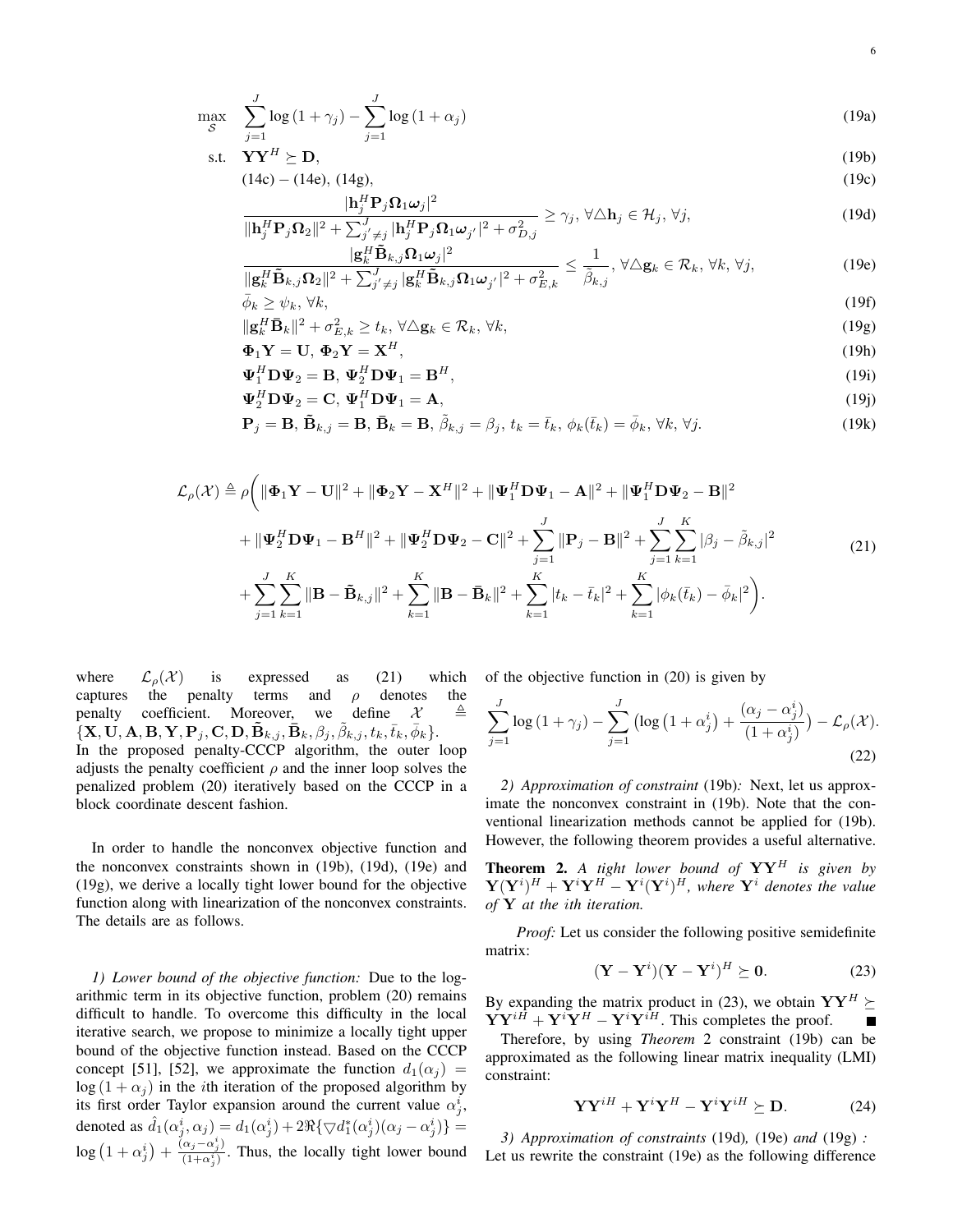of convex (DC) functions:

$$
d_2(\tilde{\mathbf{B}}_{k,j}) - d_3(\tilde{\mathbf{B}}_{k,j}, \tilde{\beta}_{k,j}) \le 0, \forall k, \forall j,
$$
 (25)

 $\text{where} \quad d_2(\tilde{\mathbf{B}}_{k,j}) \quad \triangleq \quad |\mathbf{g}_k^H \tilde{\mathbf{B}}_{k,j} \Omega_1 \omega_j|^2, \quad d_3(\tilde{\mathbf{B}}_{k,j}, \tilde{\beta}_{k,j}) \quad \triangleq$  $\frac{\|\mathbf{g}_k^H \mathbf{\tilde{B}}_{k,j}\mathbf{\bar{\Omega}}_j\|^2 + \sigma_{E,k}^2}{\tilde{\beta}_{k,j}},$ 

 $\bar{\mathbf{\Omega}}_j \triangleq [\mathbf{\Omega}_1 \boldsymbol{\omega}_1, \dots, \mathbf{\Omega}_1 \boldsymbol{\omega}_{j-1}, \mathbf{\Omega}_1 \boldsymbol{\omega}_{j+1}, \dots, \mathbf{\Omega}_1 \boldsymbol{\omega}_J, \mathbf{\Omega}_2].$  Using the first order Taylor expansion around  $(\tilde{\mathbf{B}}_{k,j}^i, \tilde{\beta}_{k,j}^i)$  in the *i*th iteration, we linearize  $d_3(\mathbf{\tilde{B}}_{k,j}, \tilde{\beta}_{k,j})$  as shown in (26). Then, (19e) can be approximated as the following convex constraint:

$$
d_2(\tilde{\mathbf{B}}_{k,j}) - \hat{d}_3(\tilde{\mathbf{B}}_{k,j}, \tilde{\beta}_{k,j}; \tilde{\mathbf{B}}_{k,j}^i, \tilde{\beta}_{k,j}^i) \le 0, \forall k, \forall j. \tag{27}
$$

By introducing an auxiliary matrix variable  $\mathbf{S}_{k,j} \in \mathbb{C}^{M \times M}$  as the upper bound of  $\mathbf{\tilde{B}}_{k,j}\mathbf{\Omega}_1\omega_j\omega_j^H\mathbf{\Omega}_1^H\mathbf{\tilde{B}}_{k,j}^H$ , i.e.,

$$
\mathbf{S}_{k,j} \succeq \tilde{\mathbf{B}}_{k,j} \mathbf{\Omega}_1 \boldsymbol{\omega}_j \boldsymbol{\omega}_j^H \mathbf{\Omega}_1^H \tilde{\mathbf{B}}_{k,j}^H, \ \forall k, \ \forall j,
$$
 (28)

(27) can be equivalently transformed as

$$
\mathbf{g}_{k}^{H}\mathbf{S}_{k,j}\mathbf{g}_{k} - \hat{d}_{3}(\tilde{\mathbf{B}}_{k,j},\tilde{\beta}_{k,j};\tilde{\mathbf{B}}_{k,j}^{i},\tilde{\beta}_{k,j}^{i}) \leq 0, \forall k, \forall j.
$$
 (29)

Note also that (29) must hold for  $\forall \Delta g_k \in \mathcal{R}_k$ , which results in an infinite number of inequalities. By applying the S-procedure [53], (29) can be equivalently converted to the following finite number of LMI constraints shown in (30) and (31), where  $\mathbf{W}_{k,j}$  $\mathbf{S}_{k,j}=\left(\frac{\tilde{\mathbf{B}}_{k,j}\bar{\mathbf{\Omega}}_{j}\bar{\mathbf{\Omega}}_{j}^{H}\tilde{\mathbf{B}}_{k,j}^{iH}\!+\!\tilde{\mathbf{B}}_{k,j}^{i}\bar{\mathbf{\Omega}}_{j}\bar{\mathbf{\Omega}}_{j}^{H}\tilde{\mathbf{B}}_{k,j}^{H}}{\tilde{\beta}^{i}_{k,j}}-\tilde{\beta}_{k,j}\frac{\tilde{\mathbf{B}}_{k,j}^{i}\bar{\mathbf{\Omega}}_{j}\bar{\mathbf{\Omega}}_{j}^{H}\tilde{\mathbf{B}}_{k,j}^{iH}}{(\tilde{\beta}^{i}_{k,j})^{2}}\right)$ and  $\tau_{k,j}$  is a slack variable.

Furthermore, by using the Schur complement [49], [53], (28) can be equivalently converted to the following LMI constraints

$$
\begin{bmatrix}\n\mathbf{S}_{k,j} & \tilde{\mathbf{B}}_{k,j} \Omega_1^{H} \tilde{\mathbf{B}}_{k,j}^{H} \\
\boldsymbol{\omega}_j^H \Omega_1^{H} \tilde{\mathbf{B}}_{k,j}^{H} & 1\n\end{bmatrix} \succeq \mathbf{0}, \forall k, \forall j.
$$
\n(32)

By following the same approach, constraint (19d) can be approximated as the convex one shown in (33) which must hold  $\forall \triangle h_j$  ∈  $\mathcal{H}_j$ . Based on the S-procedure and Schur complement, we convert (33) into the following finite number of LMI constraints:

$$
\begin{bmatrix}\n-\bar{\mathbf{W}}_j + \bar{\tau}_j \mathbf{I} & -\bar{\mathbf{W}}_j \hat{\mathbf{h}}_j \\
-\hat{\mathbf{h}}_j^H \bar{\mathbf{W}}_j & -\sigma_{D,j}^2 - \hat{\mathbf{h}}_j^H \bar{\mathbf{W}}_j \hat{\mathbf{h}}_j - \bar{\tau}_j \eta_j^2\n\end{bmatrix} \succeq \mathbf{0}, \quad (34)
$$

$$
\left[\begin{array}{cc} \bar{\mathbf{S}}_{j} & \mathbf{P}_{j} \bar{\mathbf{\Omega}}_{j} \\ \bar{\mathbf{\Omega}}_{j}^{H} \mathbf{P}_{j}^{H} & \mathbf{I} \end{array}\right] \succeq \mathbf{0}, \tag{35}
$$

 $\bar{\tau}_i \geq 0$ , (36)

and

where 
$$
\bar{S}_j
$$
 is an auxiliary variable,  $\bar{W}_j \triangleq \bar{S}_j$   
\n $\left( \frac{P_j \Omega_1 \omega_j \omega_j^H \Omega_1^H P_j^i H + P_j^i \Omega_1 \omega_j \omega_j^H \Omega_1^H P_j^H}{\gamma^i} - \gamma_j \frac{P_j^i \Omega_1 \omega_j \omega_j^H \Omega_1^H P_j^H}{\gamma_j^{i2}} \right)$   
\nand  $\bar{\tau}_j$  is a slack variable.

Similarly, (19g) can be approximated as the following linear constraints:

$$
\mathbf{g}_k^H \mathbf{\Pi}_k \mathbf{g}_k + \sigma_{E,k}^2 - t_k \ge 0, \,\forall \Delta \mathbf{g}_k \in \mathcal{R}_k,\tag{37}
$$

where  $\Pi_k \triangleq \bar{\mathbf{B}}_k^i \bar{\mathbf{B}}_k^H + \bar{\mathbf{B}}_k \bar{\mathbf{B}}_k^{iH} - \bar{\mathbf{B}}_k^i \bar{\mathbf{B}}_k^{iH}$ . Then, by using the S-procedure, (37) can be transformed into the following finite number of LMI constraints,

$$
\begin{bmatrix}\n\Pi_k + \tilde{\tau}_k \mathbf{I} & \Pi_k \hat{\mathbf{g}}_k \\
\hat{\mathbf{g}}_k^H \mathbf{\Pi}_k & -t_k + \sigma_{E,k}^2 + \hat{\mathbf{g}}_k^H \mathbf{\Pi}_k \hat{\mathbf{g}}_k - \tilde{\tau}_k \varepsilon_k^2\n\end{bmatrix} \succeq \mathbf{0}, \forall k,
$$
\n(38)

 $\tilde{\tau}_k \geq 0$ ,  $\forall k$ , (39)

where  $\tilde{\tau}_k$  denotes a slack variable.

Moreover, we note that constraint (14g) can be represented as a second-order cone programming (SOCP) as follows,

$$
\left\| \left[ 1, \frac{\alpha_j - \beta_j}{2} \right] \right\| \le \frac{\alpha_j + \beta_j}{2}, \forall j.
$$
 (40)

*4) Proposed penalty-CCCP based joint design:* By applying (22), (24), (30)–(32), (34)–(36), (38) and (39), we obtain the following approximated convex problem for (20) in the *i*th iteration of the inner loop:

$$
\max_{\bar{S}} \quad \sum_{j=1}^{J} \log (1 + \gamma_j) - \sum_{j=1}^{J} \left( \log (1 + \alpha_j^i) + \frac{(\alpha_j - \alpha_j^i)}{(1 + \alpha_j^i)} \right) - \mathcal{L}_{\rho}(\mathcal{X})
$$
\n
$$
\text{s.t.} \quad (24), (14c) - (14e), (30) - (32),
$$
\n
$$
(34) - (36), (38) - (40), (19f),
$$
\n
$$
(41)
$$

where  $\bar{\mathcal{S}} \triangleq \{ \mathbf{X}, \mathbf{U}, \mathbf{A}, \mathbf{B}, \mathbf{Y}, \mathbf{P}_j, \mathbf{C}, \mathbf{D}, \tilde{\mathbf{B}}_{k,j}, \bar{\mathbf{B}}_k, \mathbf{S}_{k,j}, \bar{\mathbf{S}}_j, \alpha_j, \}$  $(\beta_j, \tilde{\beta}_{k,j}, \gamma_j, \tau_{k,j}, \bar{\tau}_j, \tilde{\tau}_k, t_k, \bar{t}_k, \bar{\phi}_k)$  denotes the complete set of variables. In each iteration, the optimization variables are divided into the following four blocks, such that for each block the corresponding subproblems can be solved efficiently in parallel.

In **Block** 1, we optimize  $\{\tau_{k,j}, \mathbf{S}_{k,j}, \mathbf{B}_{k,j}, \tilde{\beta}_{k,j}\},\$  $\{\tilde{\tau}_k, \bar{\mathbf{B}}_k, t_k\}$  and  $\{\bar{\tau}_j, \bar{\mathbf{S}}_j, \mathbf{P}_j, \gamma_j\}$  by fixing the other variables. In this block, the corresponding subproblems for *∀k*  $\in$  *K* and  $\forall$ *j*  $\in$  *J* can be solved in parallel.

In **Block 2**, we optimize **B**,  $\{\alpha_i, \beta_i\}$  and  $\{\bar{t}_k\}$  by fixing the other variables. The corresponding subproblems can be solved in closed form.

In Block 3, we optimize **A**, **U**, **X** and **C** by fixing the other variables. In this block, we have two constrained subproblems and two unconstrained subproblems, which can be solved in closed form.

In **Block 4**, we optimize  $(X, D)$  and  $\{\bar{\phi}_k\}$  by fixing the other variables.

A detailed derivation for each one of the updating steps of the inner-loop iterative algorithm is provided in Appendix C. The proposed two-loop penalty-CCCP based joint iterative algorithm is summarized in Algorithm 1.

# *C. Convergence and complexity*

,

Based on the proposed approximations and linearization in Subsection III-B and the convergence analysis for penalty-CCCP in [49], we can see that the proposed Algorithm 1 converges to the KKT solution of problem (19). Note that (12) and (19) are equivalent, in the sense that the global optimal solution  $(\mathbf{w}, \mathbf{F}, \mathbf{U})$  for the two problems are identical. We therefore conclude that any limit point  $(\mathbf{w}^*, \mathbf{F}^*, \mathbf{U}^*)$  in  $\overline{S}$ of the iterates generated by Algorithm 1 is a KKT point of problem (12).

According to the aforementioned description, the proposed joint design algorithm can be implemented in a parallel manner. We note that the overall computational complexity is dominated by the semidefinite programming (SDP) subproblem with respect to  $(\bar{\tau}_i, \bar{\mathbf{S}}_i, \mathbf{P}_i, \gamma_i)$  in Block 1 as shown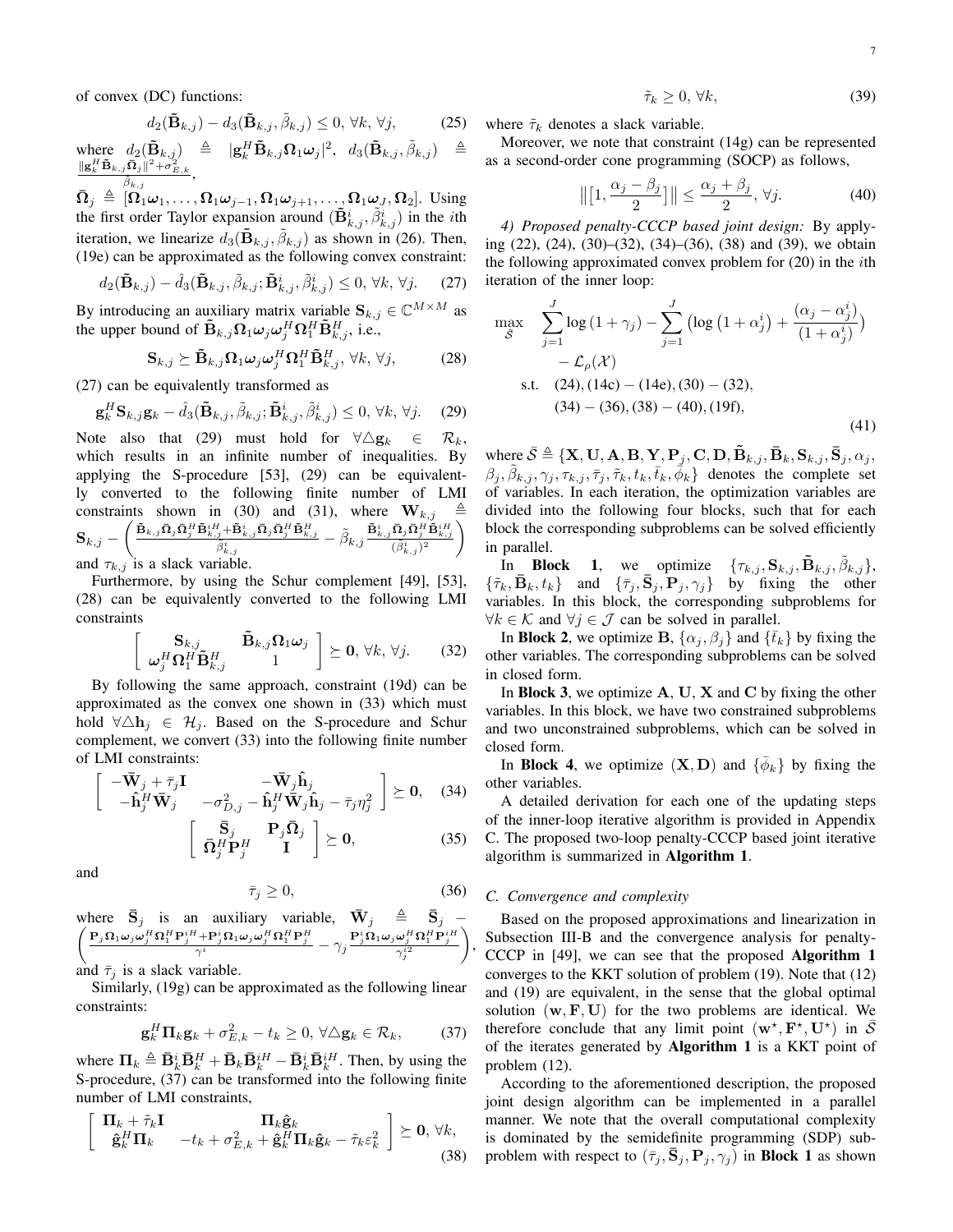$$
\hat{d}_{3}(\tilde{\mathbf{B}}_{k,j},\tilde{\beta}_{k,j},\tilde{\mathbf{B}}_{k,j}^{i},\tilde{\beta}_{k,j}^{i}) = \frac{\text{Tr}\{\bar{\mathbf{\Omega}}_{j}^{H}\tilde{\mathbf{B}}_{k,j}^{i}\mathbf{g}_{k}\mathbf{g}_{k}^{H}\tilde{\mathbf{B}}_{k,j}\bar{\mathbf{\Omega}}_{j} + \bar{\mathbf{\Omega}}_{j}^{H}\tilde{\mathbf{B}}_{k,j}^{H}\mathbf{g}_{k}\mathbf{g}_{k}^{H}\tilde{\mathbf{B}}_{k,j}^{i}\bar{\mathbf{\Omega}}_{j}\}}{\tilde{\beta}_{k,j}^{i}} - \tilde{\beta}_{k,j}\frac{\|\mathbf{g}_{k}^{H}\tilde{\mathbf{B}}_{k,j}^{i}\bar{\mathbf{\Omega}}_{j}\|^{2} + \sigma_{E,k}^{2}}{(\tilde{\beta}_{k,j}^{i})^{2}} + \frac{2\sigma_{E,k}^{2}}{\tilde{\beta}_{k,j}^{i}}.\tag{26}
$$

$$
-\mathbf{W}_{k,j} + \tau_{k,j} \mathbf{I} \quad -\mathbf{W}_{k,j} \hat{\mathbf{g}}_k -\hat{\mathbf{g}}_k^H \mathbf{W}_{k,j} \quad \frac{2\sigma_{E,k}^2}{\hat{\beta}_{k,j}^i} - \tilde{\beta}_{k,j} \frac{\sigma_{E,k}^2}{\hat{\beta}_{k,j}^{i2}} - \hat{\mathbf{g}}_k^H \mathbf{W}_{k,j} \hat{\mathbf{g}}_k - \tau_{k,j} \varepsilon_k^2 \quad \sum \epsilon \mathbf{0}, \forall k, \forall j,
$$
(30)

$$
\tau_{k,j} \ge 0, \forall k, \forall j. \tag{31}
$$

$$
\|\mathbf{h}_{j}^{H}\mathbf{P}_{j}\bar{\mathbf{\Omega}}_{j}\|^{2} + \sigma_{D,j}^{2} - \big(\frac{\omega_{j}^{H}\Omega_{1}^{H}\mathbf{P}_{j}^{H}\mathbf{h}_{j}\mathbf{h}_{j}^{H}\mathbf{P}_{j}\Omega_{1}\omega_{j} + \omega_{j}^{H}\Omega_{1}^{H}\mathbf{P}_{j}^{H}\mathbf{h}_{j}\mathbf{h}_{j}^{H}\mathbf{P}_{j}^{i}\Omega_{1}\omega_{j}}{\gamma_{j}^{i}} - \frac{\gamma_{j}\|\mathbf{h}_{j}^{H}\mathbf{P}_{j}^{i}\Omega_{1}\omega_{j}\|^{2}}{(\gamma_{j}^{i})^{2}}\big) \leq 0.
$$
 (33)

Algorithm 1 Proposed penalty-CCCP based joint iterative design algorithm

 $\lceil$ 

- 1. Define the tolerance of accuracy  $\delta_1$  and  $\delta_2$ . Initialize the algorithm with a feasible point. Set the iteration number  $i = 0$  and  $n = 0$ . Set  $c > 1$  and  $\rho^{(0)} > 0$ .
- 2. Repeat
	- Repeat
		- *\** Update  ${\{\tau_{k,j}, \mathbf{S}_{k,j}, \mathbf{\tilde{B}}_{k,j}, \tilde{\beta}_{k,j}\}}$ ,  ${\{\tilde{\tau}_k, \mathbf{\bar{B}}_k, t_k\}}$ ,  $\{\bar{\tau}_j, \bar{\mathbf{S}}_j, \mathbf{P}_j, \gamma_j\}$ ,  $\forall k \in \mathcal{K}, \forall j \in \mathcal{J}$ , by solving the subproblems in parallel.
		- *∗* Update **B**,  $\{\alpha_j, \beta_j\}$  and  $\{\bar{t}_k\}$  by solving the subproblems in parallel.
		- *∗* Update **A**, **U**, **X** and **C** by solving four subproblems in parallel.
		- *∗* Update  $(X, D)$  and  $\{\bar{\phi}_k\}$  by fixing the other variables.
		- $\ast$  Update the iteration number :  $i = i + 1$ .
		- Until the penalty term value is less than  $\delta_1$
		- $-\rho^{(n+1)} = c\rho^{(n)}.$
		- Update the iteration number :  $n = n + 1$ .
- 3. Until the difference of successive objective function values is less than  $\delta_2$  or the maximum number of iterations is reached, i.e.,  $n > N_{\text{max}}$ .

in Appendix C. In this work, we focus on evaluating the order of computational complexity. The complexity of the other subproblems that are solved in closed form or by the method of Lagrange multipliers is much lower than that of the SDP subproblem, hence it can be neglected. Thus, we only concentrate on the main complexity for solving the SDP subproblem which has 1 LMI constraint of size  $M + 1$  and 1 LMI constraint of size  $M + N + J - 1$ . Hence, the overall complexity of the proposed algorithm is given by

$$
\mathcal{O}(n\sqrt{2M+N+J}((M+1)^3 + n(M+1)^2 + (M+N+J-1)^3 + n(M+N+J-1)^2 + n^2)),
$$
\n(42)

where the number of decision variables *n* is on the order of  $\mathcal{O}(M^2 + M(N+J) + 2)$  [54].

#### IV. SIMULATION RESULTS

In this section, we evaluate the performance of the proposed robust design algorithm for ARS-aided joint HBF. We assume that the BS is equipped with a uniform linear array of  $M = 32$  transmit antennas and, unless specified otherwise, the transmit power, the number of RF chains, the number of ID users, the number of EH users, the saturation threshold, the energy conversion efficiency, and the EH target are set to *P<sup>t</sup>* = 40 dBm, *N* = 4, *J* = 2, *K* = 2, *Psat,k* = *−*5 dBm,  $\xi = 0.5$ , and  $\psi = \psi_k = -20$  dBm,  $\forall k \in \mathcal{K}$ , respectively. For the large-scale multiple-antenna channel model, we employ the uniform linear antenna array and assume that there are 6 clusters and 8 rays per cluster as in [9], [10]. The large-scale path loss is modeled as (in dB)  $PL = PL_0 - 10\alpha \log_{10}(d/d_0)$ , where  $PL_0$  denotes the path loss at reference distance  $d_0$ , *d* is the link distance in meters, and  $\alpha$  denotes the path loss exponent. Here, we set  $d_0 = 1$  and  $PL_0 = -30$  dB. The distances of the ID and EH users are  $d_{ID,j} = 500$ ,  $∀j$   $\in$  *J* and  $d_{EH,k}$  = 5,  $∀k$   $\in$  *K*, respectively [28]. The path loss exponents regarding the ID and EH users are set as  $\alpha_{ID,j} = \alpha_{EH,k} = 3.6$  [55]. Moreover, we set the channel bandwidth as 20 MHz and the noise power density as *−*174 dBm/Hz. For simplicity, the channel error bounds are assumed to be identical, i.e.,  $\eta_j = \varepsilon_k = 0.1, \forall j \in \mathcal{J}, \forall k \in \mathcal{K}$ . Regarding the implementation of the proposed ARS-aided robust joint HBF design algorithm (Algorithm 1), we set  $N_{max} = 30$ ,  $\rho_0 = 1$ ,  $c = 2$ ,  $\delta_1 = 10^{-6}$  and  $\delta_2 = 10^{-4}$ .

Fig. 2 shows the convergence performance of the proposed Algorithm 1. Specifically, Fig. 2 (a) shows the evolution of the sum secrecy rate versus the number of iterations for this algorithm. We can observe that the secrecy rate increases with the number of iterations and converges within 25 iterations, which in this case demonstrates the convergence of the proposed algorithm. Moreover, Fig. 2 (b) indicates the sum of all the penalty terms versus the number of iterations, which supports our claim that the proposed penalty-CCCP based joint design algorithm can tackle the equality constraint effectively.

In the following, the performance of the proposed algorithm is compared with that of other benchmark approaches. Specifically, we consider the following HBF approaches:

- *•* Proposed: The proposed ARS-aided robust joint HBF design algorithm.
- *•* Separate: The analog BF matrix **U** is first obtained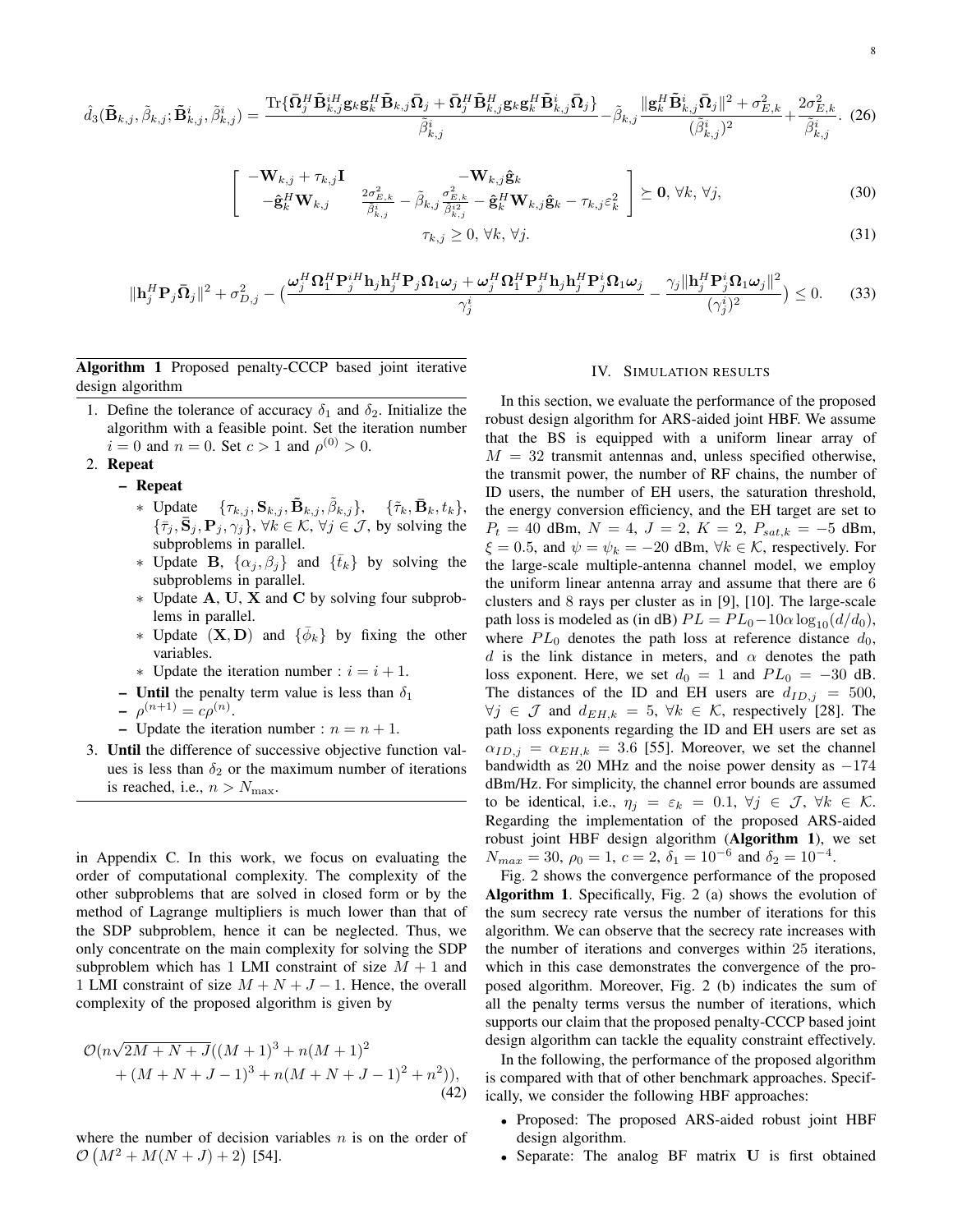

Fig. 2: The convergence performance of the proposed ARS-aided robust joint HBF design algorithm: (a) Secrecy rate versus iteration number; (b) penalty term versus iteration number.

by using the channel matching approach [6]. The total transmit power is equally allocated to the digital BF matrix **W** and the ARS shaping matrix **F**, where the former is designed to maximize the ID users' sum rate and the latter is designed in the null space of the ID users' estimated channel matrices and aligned with the EH users estimated channel matrices.

- *•* Without ARS: The analog BF matrix **U** and digital BF matrix **W** are obtained by the channel matching approach [6] for ID users without the consideration of EH users.
- *•* Fully digital: The ARS-aided robust BF is optimized assuming a fully-digital structure.
- *•* Nonrobust: Simplified version of the proposed ARS-aided joint HBF design algorithm based on estimated CSI only (that is, knowledge of CSI errors is not used).

We first compare the proposed ARS-aided robust joint HBF design algorithm to its nonrobust counterpart. Fig. 3 (a) and (b) demonstrate the secrecy rate and feasible rate versus different values of  $\psi$ , respectively. In this simulation, the solution produced by a design algorithm is considered *feasible* for a given channel realization if all the associated constraints are satisfied. The feasible rate represents the proportion (fraction) of simulations experiments where the design algorithm produces a feasible solution in this sense. From the results, the robust algorithm significantly outperforms the nonrobust algorithm for  $\psi$  <  $-15$  dBm. Although the secrecy rate of the nonrobust algorithm is higher than that of the robust algorithm for  $\psi = -10$  dBm, the proposed robust design algorithm provides 100% feasible rate which is significantly better than that of its nonrobust counterpart. It shows the effectiveness of the proposed approach against the CSI uncertainties. The improvement in feasible rate comes from the robust operation which takes the CSI error into account.

In Fig. 4, we show the secrecy rate versus the transmit power for the algorithms under comparison. It is seen that the proposed ARS-aided robust joint HBF design algorithm achieves the performance of the fully-digital robust BF algorithm with reduced RF chains and energy consumption. Moreover, the proposed design algorithm significantly outperforms the conventional separate HBF design algorithm and the HBF algorithm without ARS. In particular, for a given secrecy rate of 13 bits/s/Hz, the proposed algorithm can save almost 3 dBm in transmit power compared to the conventional separate HBF design method. The secrecy rate of the HBF algorithm without ARS is higher than that of the separate HBF design algorithm for 30 dBm transmit power. That is because the separate HBF design algorithm has to allocate more power to serve the EH users in the case of low transmit power, which degrades the secrecy rate performance. However, the HBF algorithm without ARS does not consider the EH constraints. Fig. 5 shows the secrecy rate performance versus the value of EH target  $\psi$ . The proposed HBF design algorithm outperforms the separate HBF design algorithm and almost achieves the performance of the fully-digital BF algorithm. The difference between the secrecy rate performance of the proposed ARSaided robust joint HBF design algorithm and that of the fullydigital BF algorithm increases with the increase of the EH target value, since more energy is used for wireless power transfer in order to meet the EH constraint in the hybrid beamforming structure. The number of RF chains can be increased to guarantee the secrecy rate performance for large values of EH target. Due to the heuristic design without the consideration of EH users, the HBF algorithm without ARS cannot satisfy the EH constraint and its performance does not change with *ψ*.

Subsequently, we investigate the power consumption and energy efficiency performance of the proposed and conventional algorithms. We assume that the levels of power consumption for each low noise amplifier (LNA), RF chain and A/D converter are given by 20*mW*, 40*mW* and 350*mW*, respectively [56]. We also consider that the power consumption of the baseband processing is given by 200*mW*. Thus, the power consumption of the fully-digital BF is given by  $M \times (20mW +$  $40mW+350mW+200mW$ , while the one of the A/D HBF is given by  $M \times 20mW + N \times 40mW + N \times 350mW + 200mW$ . By fixing the number of RF chains to  $N = 8$ , the results in Table I show that the HBF structure can significantly reduce the power consumption compared to the fully-digital BF structure, especially as the number of transmit antennas increases. Then, let us define the energy efficiency as  $\frac{\tilde{R}}{\tilde{P}}$ ,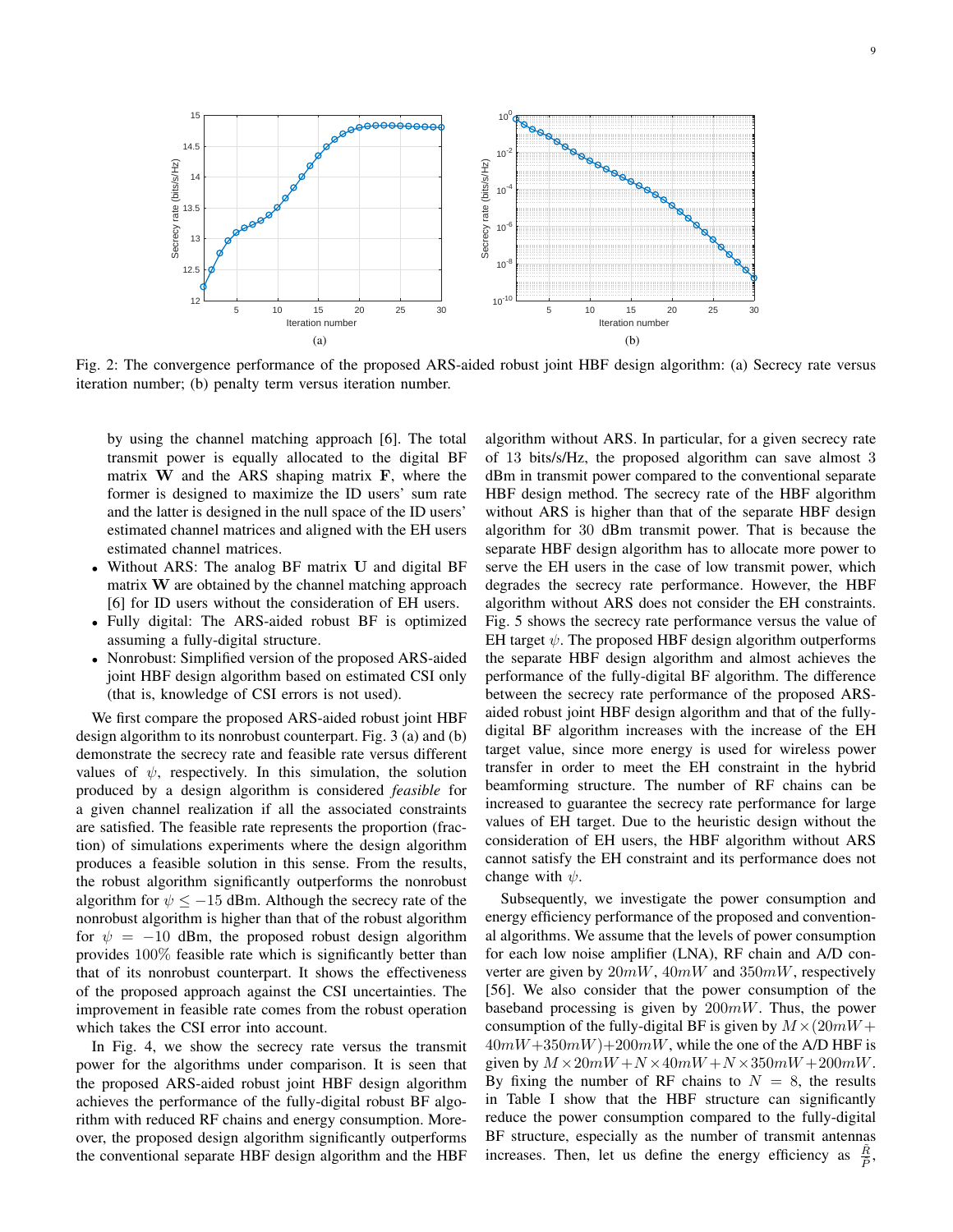

Fig. 3: Comparison of the proposed ARS-aided robust joint HBF design algorithm and its nonrobust counterpart: (a) Secrecy rate versus  $\psi$ ; (b) feasible rate versus  $\psi$ .



Fig. 4: Comparison of the proposed ARS-aided robust joint HBF design algorithm and the conventional algorithms: Secrecy rate versus transmit power.

where  $R$  denotes the secrecy rate of the ID user and  $P$ denotes the total power consumption. Fig. 6 shows the energy efficiency for the various algorithms under study versus the number of RF chains. It is seen that the energy efficiency performance of all the HBF approaches decreases with the number of RF chains, and that the proposed ARS-aided robust joint HBF design algorithm outperforms the other compared algorithms and provides the best performance. This is because the proposed HBF design algorithm based on the innovative optimization technique can achieve the same secrecy rate performance as the fully-digital BF with greatly reduced power consumption.

In Fig. 7, we show the secrecy rate performance of the proposed joint hybrid beamforming design algorithm and existing beamforming algorithms versus the number of EH users. From the results, the performance of all the analyzed algorithms degrades with the increase of the number of EH users. The proposed ARS-aided robust joint hybrid beamforming design algorithm outperforms the existing hybrid beamforming al-



Fig. 5: Comparison of the proposed ARS-aided robust joint HBF design algorithm and the conventional algorithms: Secrecy rate versus the EH target.

gorithms and approaches the performance of the fully-digital beamforming algorithm.

Finally, we investigate the impact of finite resolution phase shifters on the proposed algorithm. Specifically, in Fig. 8, we plot its secrecy rate versus the transmit power for different number  $N_b$  of phase shifter quantization bits, in the case of  $N = 4$  RF chains and  $K = 2$  EH users. It is seen that the performance of the proposed algorithm improves with the number of quantization bits  $N_b$  as expected. In particular, the performance with  $N_b = 8$  can approach the performance with infinite resolution phase shifters.

## V. CONCLUSION

We have designed ARS-aided robust joint hybrid A/D BF for the secrecy rate maximization of a large-scale multipleantenna assisted SWIPT system. To tackle this challenging multi-dimensional optimization problem, featuring nonlinear objective and nonconvex constraints, we first transformed it into a more tractable, yet equivalent form. We then proposed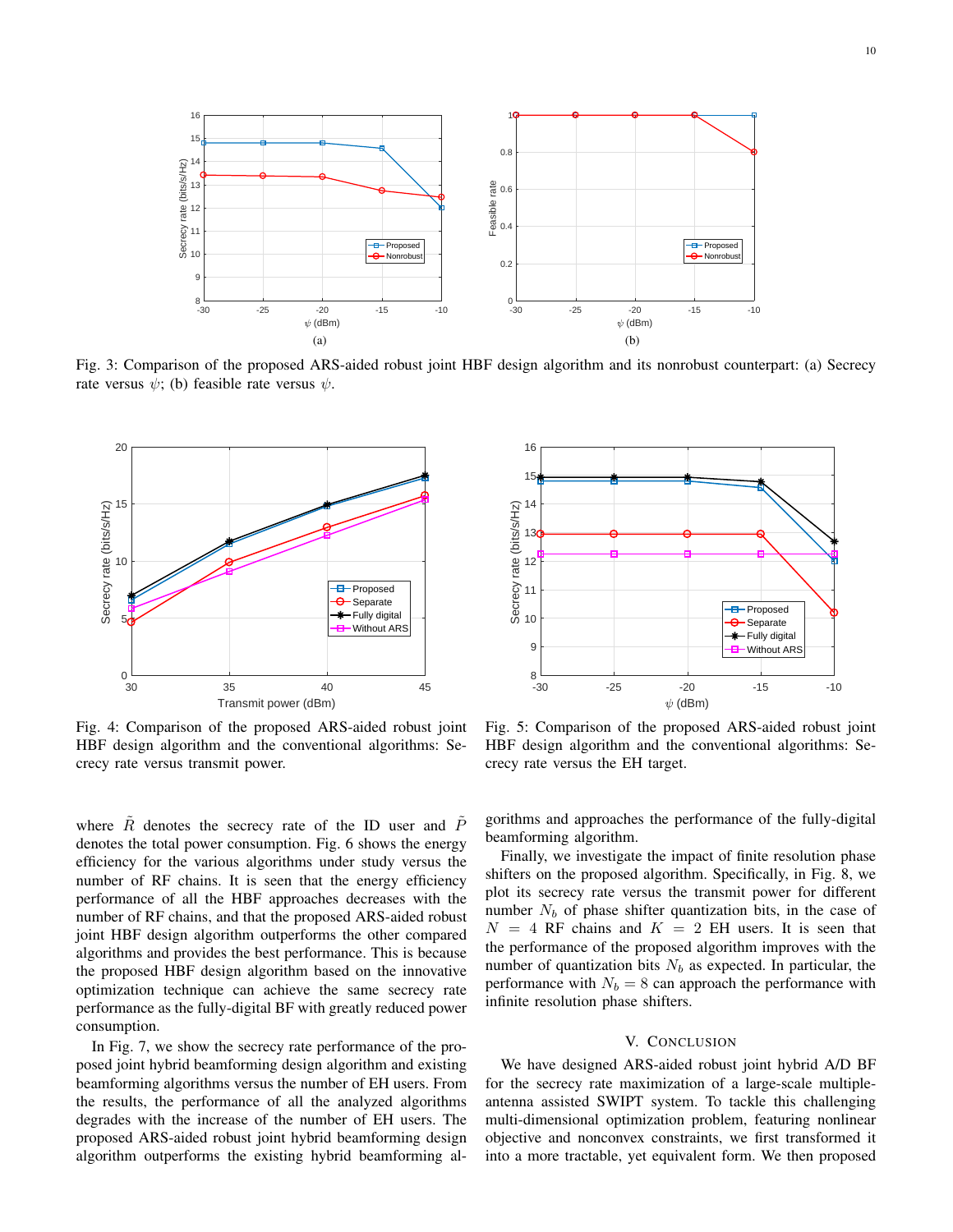TABLE I: Power consumption for fully-digital and hybrid beamforming structures ( $N = 8$ )

|                      | $M = 32$ | $M = 64$ | $M = 128$ | $M = 256$ |
|----------------------|----------|----------|-----------|-----------|
| <b>Fully Digital</b> | 13.32W   | 26.44W   | 52.68W    | 105.16W   |
| Hybrid A/D           | 3.96W    | 4.60W    | 5.88W     | 8.44W     |



Fig. 6: Comparison of the proposed ARS-aided robust joint HBF design algorithm and the conventional algorithms: Energy efficiency versus number of RF chains.



Fig. 7: Comparison of the proposed ARS-aided robust joint HBF design algorithm and the conventional algorithms: Secrecy rate versus number of EH users.

a penalty-CCCP based twin-loop joint iterative algorithm to solve the resultant problem. Specifically, the penalty coefficient is adjusted in the outer loop, while in the inner loop the optimization variables are updated in a block coordinate descent fashion, where the subproblems within each block can be solved in parallel. We discussed the convergence and computational complexity of the proposed algorithm. Our simulation results have shown that the proposed ARSaided robust joint HBF design algorithm can outperform the existing HBF benchmark algorithms and efficiently achieves the performance of the fully-digital BF with reduced RF chains and energy consumption.



Fig. 8: Secrecy rate of the proposed ARS-aided robust joint HBF design versus the transmit power with finite resolution phase shifters  $(N = 4$  and  $K = 2)$ .

# APPENDIX A PROOF OF LEMMA 1

For any  $\mathbf{d} \triangleq [\tilde{d}, \bar{\mathbf{d}}^T]^T \in \mathbb{C}^{L \times 1}$ , where  $\bar{\mathbf{d}} \in \mathbb{C}^{(L-1) \times 1}$ , we have

$$
\mathbf{d}^H \begin{bmatrix} x & \bar{\mathbf{x}}^H \\ \bar{\mathbf{x}} & \bar{\mathbf{G}} \end{bmatrix} \mathbf{d} = x|\tilde{d}|^2 + \tilde{d}\mathbf{\bar{d}}^H \bar{\mathbf{x}} + \tilde{d}^* \bar{\mathbf{x}}^H \bar{\mathbf{d}} + \bar{\mathbf{d}}^H \bar{\mathbf{G}} \bar{\mathbf{d}} \ge 0.
$$
\n(43)

Hence, by using  $\mathbf{d} = [0, \bar{\mathbf{d}}^T]^T$ , we obtain  $\bar{\mathbf{G}} \succeq \mathbf{0}$ . Next, we show that when  $x = 0$  we have  $\bar{\mathbf{x}} = \mathbf{0}$  by contradiction.

Assume that when  $x = 0$  we have  $\bar{x} \neq 0$ , then for any **d** with  $\bar{\mathbf{x}}^H \bar{\mathbf{d}} \neq 0$  (43) can be recast as

$$
\tilde{d}\bar{\mathbf{d}}^H \bar{\mathbf{x}} + \tilde{d}^* \bar{\mathbf{x}}^H \bar{\mathbf{d}} + \bar{\mathbf{d}}^H \bar{\mathbf{G}} \bar{\mathbf{d}} \ge 0. \tag{44}
$$

However, using  $\tilde{d} = -\frac{\bar{d}^H \bar{G} \bar{d} \bar{x}^H \bar{d}}{|\bar{x}^H \bar{d}|^2}$  we have

$$
\tilde{d}\bar{\mathbf{d}}^H \bar{\mathbf{x}} + \tilde{d}^* \bar{\mathbf{x}}^H \bar{\mathbf{d}} + \bar{\mathbf{d}}^H \bar{\mathbf{G}} \bar{\mathbf{d}} < 0. \tag{45}
$$

This contradicts (43). Therefore, when  $x = 0$  we have  $\bar{x} = 0$ . Lemma 1 is thus proved.

# APPENDIX B PENALTY-CCCP METHOD

In this appendix, we briefly introduce the proposed penalty-CCCP method in a general framework. Let us consider a general problem:

$$
\begin{array}{ll}\n(P) & \min_{\mathbf{x} \in \mathcal{X}} f(\mathbf{x}) \\
\text{s.t. } \mathbf{h}(\mathbf{x}) = \mathbf{0}, \\
\mathbf{g}(\mathbf{x}) \leq \mathbf{0}\n\end{array} \tag{46}
$$

where  $X \subseteq \mathbb{R}^n$  denotes a closed convex set,  $f(x)$  is a scalar continuously differentiable function,  $h(x) \in \mathbb{R}^p$  is a vector of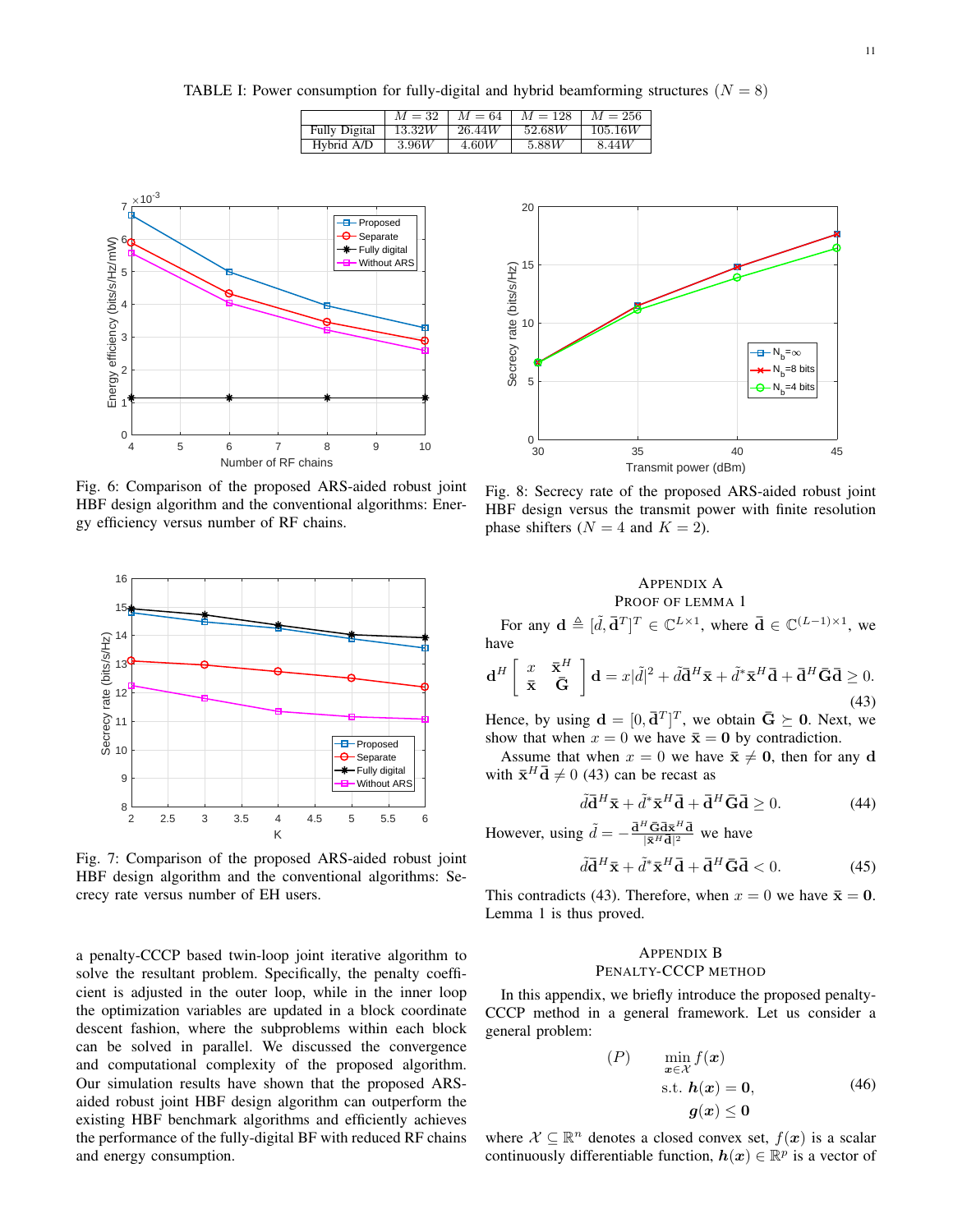TABLE II: Penalty-CCCP method for problem (46)

0. initialize  $x^0 \in \mathcal{X}$ ,  $\varrho_0 > 0$ , and set  $c > 1$ ,  $k = 0$ 1. repeat 2.  $\bm{x}^{k+1} = CCCP(P_{\varrho_k}, \bm{x}^k)$ 3.  $\varrho_{k+1} = c \varrho_k$ 4.  $k = k + 1$ 5. until some termination criterion is met

*p* continuously differentiable functions, and  $g(x) \in \mathbb{R}^q$  is a vector of differentiable but *possibly nonconvex* functions.

We can tackle problem  $(P)$  by using a penalty method [57], i.e., by solving the penalized problem:

$$
(P_{\varrho}) \qquad \min_{\boldsymbol{x} \in \mathcal{X}} f_{\rho}(\boldsymbol{x}) \triangleq f(\boldsymbol{x}) + \frac{\varrho}{2} ||\boldsymbol{h}(\boldsymbol{x})||^2
$$
  
s.t.  $\boldsymbol{g}(\boldsymbol{x}) \leq \mathbf{0}$  (47)

where  $\rho > 0$  is a scalar penalty parameter that prescribes a high cost for the violation of the equality constraints. In particular, when  $\rho \rightarrow \infty$ , solving the above problem yields an identical solution to problem (*P*) [57]. However, it is still difficult to globally solve problem  $(P_{\rho})$  when it is a nonconvex problem. Thus, we propose the penalty-CCCP method summarized in Table II to solve problem (*P*), where in each iteration problem  $(P<sub>o</sub>)$  is approximately solved using the CCCP method. The resulting solution is denoted simply as  $\mathbf{x}^{k+1} = CCCP(P_{\varrho_k}, \mathbf{x}^k)$  in Step 2 of Table II.

Regarding the convergence of penalty-CCCP, this method converges to the KKT solution of the original problem (*P*). The detailed proof is available from [49].

#### APPENDIX C

# DERIVATION OF UPDATING STEPS FOR THE INNER-LOOP ALGORITHM

#### *A. Variables Updating in Block 1*

In this block, problem (41) can be decomposed into a number of independent subproblems, which can be solved in parallel.

*1)* Subproblems with respect to  $\{\tau_{k,j}, \mathbf{S}_{k,j}, \tilde{\mathbf{B}}_{k,j}, \tilde{\beta}_{k,j}\},\$ *∀k ∈ K, ∀j ∈ J :* Each subproblem can  $\sqrt{2}$ be expressed as (48), where  $\mathbf{W}_{k,j}$   $\triangleq$   $\mathbf{S}_{k,j}$  –  $\frac{\tilde{\mathbf{B}}_{k,j}\bar{\mathbf{\Omega}}_j\bar{\mathbf{\Omega}}_j^H\tilde{\mathbf{B}}_{k,j}^{iH}\!+\!\tilde{\mathbf{B}}_{k,j}^i\bar{\mathbf{\Omega}}_j\bar{\mathbf{\Omega}}_j^H\tilde{\mathbf{B}}_{k,j}^H}{\tilde{\beta}^i_{k,j}}-\tilde{\beta}_{k,j}\frac{\tilde{\mathbf{B}}_{k,j}^i\bar{\mathbf{\Omega}}_j\bar{\mathbf{\Omega}}_j^H\tilde{\mathbf{B}}_{k,j}^{iH}}{(\tilde{\beta}^i_{k,j})^2}\bigg).$ 

This is a standard SDP problem, which can be solved by using the convex programming toolbox CVX [58].

*2)* Subproblems with respect to  ${\{\tilde{\tau}_k, \bar{\mathbf{B}}_k, t_k\}}$ ,  $\forall k \in \mathcal{K}$ : Each subproblem can be expressed as

$$
\min_{\tilde{\tau}_k \geq 0, \tilde{\mathbf{B}}_k, t_k} \frac{\|\mathbf{B} - \bar{\mathbf{B}}_k\|^2}{\|\mathbf{B}_k + \tilde{\tau}_k \mathbf{I}} \quad \text{and} \quad \mathbf{\Pi}_k \hat{\mathbf{g}}_k
$$
\ns.t. 
$$
\begin{bmatrix}\n\mathbf{\Pi}_k + \tilde{\tau}_k \mathbf{I} & \mathbf{\Pi}_k \hat{\mathbf{g}}_k \\
\hat{\mathbf{g}}_k^H \mathbf{\Pi}_k & -t_k + \sigma_{E,k}^2 + \hat{\mathbf{g}}_k^H \mathbf{\Pi}_k \hat{\mathbf{g}}_k - \tilde{\tau}_k \varepsilon_k^2\n\end{bmatrix} \succeq 0
$$
\n(49)

where  $\Pi_k \triangleq \bar{\mathbf{B}}_k^i \bar{\mathbf{B}}_k^H + \bar{\mathbf{B}}_k \bar{\mathbf{B}}_k^{iH} - \bar{\mathbf{B}}_k^i \bar{\mathbf{B}}_k^{iH}$ . This SDP problem can be solved by using the toolbox CVX.

*3)* Subproblems with respect to  ${\{\bar{\tau}_j, \mathbf{S}_j, \mathbf{P}_j, \gamma_j\}}$ . This subproblem can be expressed as

$$
\min_{\bar{\tau}_j \geq 0, \bar{\mathbf{S}}_j, \mathbf{P}_j, \gamma_j} \quad \rho \|\mathbf{B} - \mathbf{P}_j\|^2 - \log(1 + \gamma_j) \n\text{s.t.} \quad \begin{bmatrix} -\bar{\mathbf{W}}_j + \bar{\tau}_j \mathbf{I} & -\bar{\mathbf{W}}_j \hat{\mathbf{h}}_j \\ -\hat{\mathbf{h}}_j^H \bar{\mathbf{W}}_j & -\sigma_{D,j}^2 - \hat{\mathbf{h}}_j^H \bar{\mathbf{W}}_j \hat{\mathbf{h}}_j - \bar{\tau}_j \eta_j^2 \end{bmatrix} \succeq \mathbf{0}, \n\frac{\bar{\mathbf{S}}_j}{\bar{\mathbf{\Omega}}_j^H \mathbf{P}_j^H} \quad \mathbf{I} \quad \succeq \mathbf{0},
$$
\n(50)

where  $\bar{\mathbf{W}}_j \triangleq \bar{\mathbf{S}}_j - (\frac{\mathbf{P}_j \mathbf{\Omega}_1 \omega_j \omega_j^H \mathbf{\Omega}_1^H \mathbf{P}_j^{iH} + \mathbf{P}_j^i \mathbf{\Omega}_1 \omega_j \omega_j^H \mathbf{\Omega}_1^H \mathbf{P}_j^H}{\gamma^i}$  $-\gamma_j \frac{\mathbf{P}_j^i \Omega_1 \omega_j \omega_j^H \Omega_1^H \mathbf{P}_j^H}{\gamma_j^{i2}}$ ). This SDP problem can be solved by using the toolbox CVX.

## *B. Variables Updating in Block 2*

In this block, by fixing the other variables, problem (41) with respect to **B**,  $\{\alpha_j, \beta_j\}$  and  $\{\bar{t}_k\}$ ,  $\forall k \in \mathcal{K}$ ,  $\forall j \in \mathcal{J}$ , can be decomposed into several independent subproblems, so that the variables can be optimized in parallel.

*1)* Subproblems with respect to  $\{\alpha_j, \beta_j\}$ : Each subproblem is given by

$$
\min_{\alpha_j, \beta_j} \quad \frac{(\alpha_j - \alpha_j^i)}{(1 + \alpha_j^i)} + \rho \sum_{k=1}^K |\beta_j - \tilde{\beta}_{k,j}|^2 \tag{51a}
$$
\n
$$
\text{s.t.} \quad \sqrt{1 + \frac{(\alpha_j - \beta_j)^2}{4}} \le \frac{\alpha_j + \beta_j}{2}. \tag{51b}
$$

By attaching a Lagrange multiplier  $\mu$  to the constraint, we obtain the following Lagrange function

$$
\mathcal{L}(\alpha_j, \beta_j, \mu) \triangleq \frac{(\alpha_j - \alpha_j^i)}{(1 + \alpha_j^i)} + \rho \sum_{k=1}^K |\beta_j - \tilde{\beta}_{k,j}|^2
$$

$$
+ \mu \left( \sqrt{1 + \frac{(\alpha_j - \beta_j)^2}{4}} - \frac{\alpha_j + \beta_j}{2} \right).
$$

By examining the first order optimality condition of  $\mathcal{L}(\alpha_j, \beta_j, \mu)$  with respect to  $\alpha_j$ , we obtain

$$
\alpha_j(\mu) = \frac{(1+\alpha_j^i)\mu - 2}{\sqrt{(1+\alpha_j^i)\mu - 1}} + \frac{2\rho \sum_{k=1}^K \tilde{\beta}_{k,j} - \frac{1}{1+\alpha_j^i} + \mu}{2\rho K}.
$$
\n(52)

Similarly, by examining the first order optimality condition of  $\mathcal{L}(\alpha_j, \beta_j, \mu)$  with respect to  $\beta_j$ , we have

$$
\beta_j(\mu) = \frac{2\rho \sum_{k=1}^{K} \tilde{\beta}_{k,j} - \frac{1}{1 + \alpha_j^*} + \mu}{2\rho K}.
$$
 (53)

 $\geq 0$ , The value of the multiplier  $\mu$  must be chosen to ensure the complementarity slackness condition of the constraint (51b). In this regard, it is convenient to define the function

$$
\mathcal{C}(\alpha_j, \beta_j) \triangleq \sqrt{1 + \frac{(\alpha_j - \beta_j)^2}{4}} - \frac{\alpha_j + \beta_j}{2}.
$$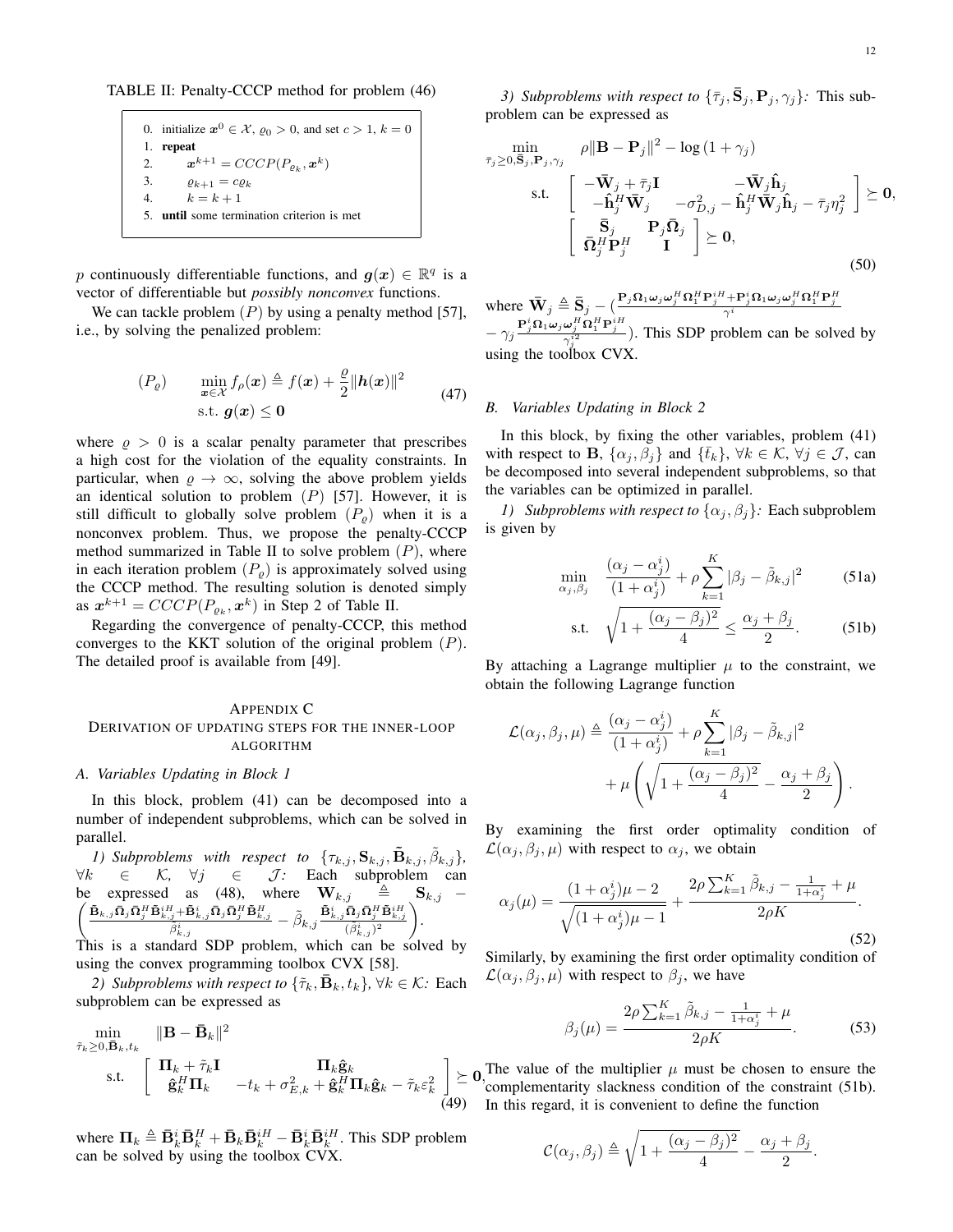$$
\min_{\tau_{k,j}\geq 0,\mathbf{S}_{k,j},\tilde{\mathbf{B}}_{k,j},\tilde{\beta}_{k,j}} \frac{|\beta_j - \tilde{\beta}_{k,j}|^2 + \|\mathbf{B} - \tilde{\mathbf{B}}_{k,j}\|^2}{\mathbf{S}_{k}!} \n\quad \text{s.t.} \quad \begin{bmatrix}\n-\mathbf{W}_{k,j} + \tau_{k,j}\mathbf{I} & -\mathbf{W}_{k,j}\hat{\mathbf{g}}_k \\
-\hat{\mathbf{g}}_k^H \mathbf{W}_{k,j} & \frac{2\sigma_{E,k}^2}{\tilde{\beta}_{k,j}^2} - \tilde{\beta}_{k,j}\frac{\sigma_{E,k}^2}{\tilde{\beta}_{k,j}^{i2}} - \hat{\mathbf{g}}_k^H \mathbf{W}_{k,j}\hat{\mathbf{g}}_k - \tau_{k,j}\varepsilon_k^2 \\
\vdots & \vdots & \ddots\n\end{bmatrix} \succeq \mathbf{0},
$$
\n
$$
\begin{bmatrix}\n\mathbf{S}_{k,j} & \tilde{\mathbf{B}}_{k,j}\Omega_1\omega_j \\
\omega_j^H \Omega_1^H \tilde{\mathbf{B}}_{k,j}^H & 1\n\end{bmatrix} \succeq \mathbf{0}.
$$
\n(48)

The optimal  $\mu$  should be positive and satisfy  $\mathcal{C}(\alpha_i(\mu), \beta_i(\mu)) = 0$ , which is equivalent to

$$
\frac{1}{\sqrt{(1+\alpha_j^i)\mu - 1}} - \left(\frac{2\rho \sum_{k=1}^K \tilde{\beta}_{k,j} - \frac{1}{1+\alpha_j^i} + \mu}{2\rho K}\right) = 0.
$$
\n(54)

We can obtain the optimal  $\mu$  by using a one dimensional search to solve (54). By substituting the resulting value of  $\mu$  in (52) and (53), we can obtain the optimal values of  $\alpha_j$  and  $\beta_j$ .

*2) Subproblem with respect to* **B***:* The subproblem is given by

$$
\min_{\mathbf{B}} \quad \|\mathbf{\Psi}_{1}^{H} \mathbf{D} \mathbf{\Psi}_{2} - \mathbf{B} \|^{2} + \|\mathbf{\Psi}_{2}^{H} \mathbf{D} \mathbf{\Psi}_{1} - \mathbf{B}^{H} \|^{2} + \sum_{j=1}^{J} \|\mathbf{P}_{j} - \mathbf{E} \|^{2}
$$

$$
+ \sum_{j=1}^{J} \sum_{k=1}^{K} \|\mathbf{B} - \tilde{\mathbf{B}}_{k,j} \|^{2} + \sum_{k=1}^{K} \|\mathbf{B} - \bar{\mathbf{B}}_{k} \|^{2}
$$
s.t. 
$$
\|\mathbf{B} \|^{2} \leq P_{t}.
$$
 (55)

The objective function can be reformulated as (2*K* + 3)*∥***B** *−*  $\mathbf{B}_0\parallel^2 + Z$ , where

$$
\mathbf{B}_0 = \frac{1}{JK + K + J + 2} (\mathbf{\Psi}_1^H \mathbf{D} \mathbf{\Psi}_2 + \mathbf{\Psi}_1^H \mathbf{D}^H \mathbf{\Psi}_2 + \sum_{j=1}^J \mathbf{P}_j
$$
  
+ 
$$
\sum_{j=1}^J \sum_{k=1}^K \tilde{\mathbf{B}}_{k,j} + \sum_{k=1}^K \bar{\mathbf{B}}_k,
$$
 (56)

and

$$
Z = \|\Psi_1^H \mathbf{D} \Psi_2\|^2 + \|\Psi_1^H \mathbf{D}^H \Psi_2\|^2 + \sum_{j=1}^J \|\mathbf{P}_j\|^2
$$
  
+ 
$$
\sum_{j=1}^J \sum_{k=1}^K \|\tilde{\mathbf{B}}_{k,j}\|^2 + \sum_{k=1}^K \|\bar{\mathbf{B}}_k\|^2 - (JK + K + J + 2)\|\mathbf{B}_0\|
$$
  
(57)

Therefore, the subproblem (55) is equivalent to

$$
\min_{\mathbf{B}} \quad \|\mathbf{B} - \mathbf{B}_0\|^2
$$
  
s.t. 
$$
\|\mathbf{B}\|^2 \le P_t.
$$
 (58)

2 *.*

It is readily seen that (58) is equivalent to the projection of **B**<sub>0</sub> onto a hypersphere  $||\mathbf{B}||^2 \leq P_t$ . Thus, the solution is

$$
\mathbf{B} = P_t \frac{\mathbf{B}_0}{\|\mathbf{B}_0\| + \max(0, P_t - \|\mathbf{B}_0\|)}.
$$
 (59)

*3)* Subproblems with respect to  ${\{\bar{t}_k\}}$ : Each subproblem is given by

$$
\min_{\bar{t}_k} \quad |t_k - \bar{t}_k|^2 + |\phi_k(\bar{t}_k) - \bar{\phi}_k|^2. \tag{60}
$$

According to the first order optimality condition and the piecewise nature of the function  $\phi_k(\bar{t}_k)$ , the solution for  $\bar{t}_k$ is given by

$$
\bar{t}_k = \begin{cases} t_k & \bar{\phi}_k > \xi P_{sat,k} \\ \frac{\xi \bar{\phi}_k + t_k}{1 + \xi^2} & \bar{\phi}_k \le \xi P_{sat,k}. \end{cases} \tag{61}
$$

# *C. Variables Updating in Block 3*

 $\|\mathbf{P}_j - \mathbf{B}\|^2$  In this block, by fixing the other variables, problem (41) with respect to **A**, **U**, **X**, **C** can be decomposed into four independent subproblems, so that the variables in this block can be optimized in parallel.

> *1) Subproblem 1 with respect to* **A***:* The subproblem is formulated as

$$
\min_{\mathbf{A}} \quad \|\mathbf{\Psi}_1^H \mathbf{D} \mathbf{\Psi}_1 - \mathbf{A}\|^2
$$
  
s.t.  $\mathbf{A}(m, m) \ge N, \forall m.$ 

Based on the first order optimality condition, we obtain  $A_0 =$  $\Psi_1^H \mathbf{D} \Psi_1$ . For the diagonal elements in **A**, we set

$$
\mathbf{A}(m,m) = \max(\mathbf{A}_0(m,m), N), \forall m.
$$

For the elements that are not on the diagonal, we set

$$
\mathbf{A}(m,n) = \mathbf{A}_0(m,n), \forall m \neq n.
$$

*2) Subproblem 2 with respect to* **C***:* The subproblem is given by

$$
\min_{\mathbf{C}} \quad \|\mathbf{\Psi}_2^H \mathbf{D} \mathbf{\Psi}_2 - \mathbf{C}\|^2.
$$

By applying the first order optimality condition, the optimal **C** can be obtained as

$$
\mathbf{C} = \mathbf{\Psi}_2^H \mathbf{D} \mathbf{\Psi}_2.
$$

*3) Subproblem 3 with respect to* **U***:* The subproblem is given as

$$
\min_{\mathbf{U}} \quad \|\mathbf{U} - \mathbf{U}_0\|^2
$$
\n
$$
\text{s.t.} \quad |\mathbf{U}(m, n)| \le 1, \forall m, n,
$$
\n(62)

where we define  $U_0 \triangleq \Phi_1 Y$ . The subproblem (62) can be further divided into *MN* parallel subproblems. For each element  $U(m, n)$ , we have the following subproblem:

$$
\min_{\mathbf{U}(m,n)} \quad \|\mathbf{U}(m,n) - \mathbf{U}_0(m,n)\|^2
$$
\ns.t.

\n
$$
|\mathbf{U}(m,n)| \leq 1.
$$
\n(63)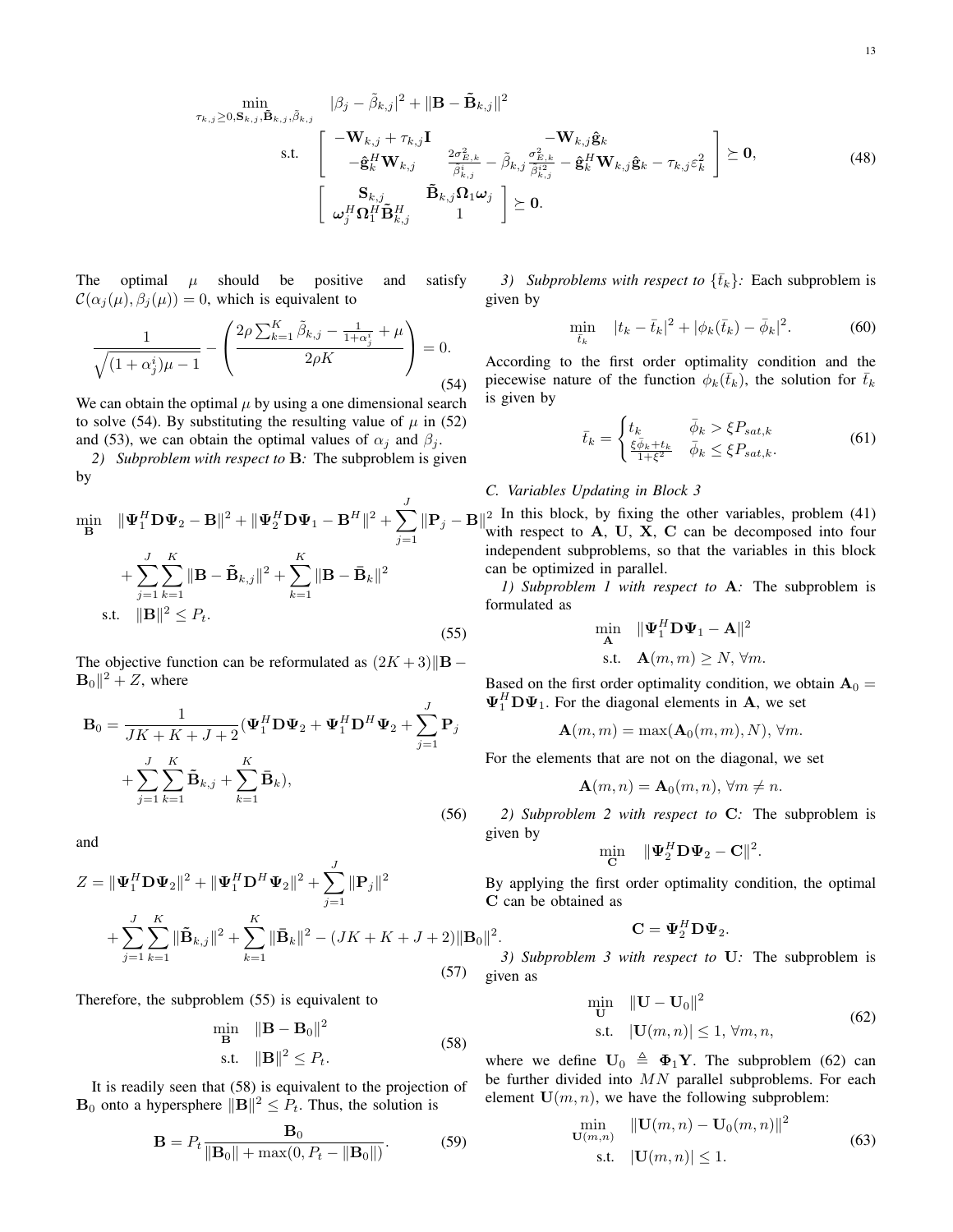Similar to subproblem (55), the subproblem (63) is equivalent to a projection. Therefore, we can obtain

$$
\mathbf{U}(m,n) = \frac{\mathbf{U}_0(m,n)}{|\mathbf{U}_0(m,n)| + \max(0, 1 - |\mathbf{U}_0(m,n)|)}, \ \forall m, n.
$$

*4) Subproblem 4 with respect to* **X***:* The subproblem is given as

$$
\min_{\mathbf{X}} \quad \|\mathbf{\Phi}_2 \mathbf{Y} - \mathbf{X}^H\|^2.
$$

By applying the first order optimality condition, the optimal **X** can be obtained as

$$
\mathbf{X} = \mathbf{Y}^H \mathbf{\Phi}_2^H.
$$

## *D. Variables Updating in Block 4*

In this block, problem (41) can be decomposed into the following subproblems, which can be solved in parallel.

*1) Subproblem with respect to* (**Y***,* **D**)*:* This subproblem is given by

$$
\min_{\mathbf{Y}, \mathbf{D}} \quad \|\mathbf{\Phi}_1 \mathbf{Y} - \mathbf{U}\|^2 + \|\mathbf{\Phi}_2 \mathbf{Y} - \mathbf{X}^H\|^2 + \|\mathbf{\Psi}_1^H \mathbf{D} \mathbf{\Psi}_1 - \mathbf{A}\|^2 \n+ \|\mathbf{\Psi}_1^H \mathbf{D} \mathbf{\Psi}_2 - \mathbf{B}\|^2 + \|\mathbf{\Psi}_2^H \mathbf{D} \mathbf{\Psi}_1 - \mathbf{B}^H\|^2 \n+ \|\mathbf{\Psi}_2^H \mathbf{D} \mathbf{\Psi}_2 - \mathbf{C}\|^2 \ns.t. \quad \mathbf{Y} \mathbf{Y}^{iH} + \mathbf{Y}^i \mathbf{Y}^H - \mathbf{Y}^i \mathbf{Y}^{iH} \succeq \mathbf{D}.
$$
\n(64)

This is a standard SDP problem, which can be solved by using the toolbox CVX.

2) Subproblems with respect to  $\{\bar{\phi}_k\}$ : Each subproblem is given by

$$
\min_{\bar{\phi}_k} \quad |\phi_k(\bar{t}_k) - \bar{\phi}_k|^2
$$
\n
$$
\text{s.t.} \quad \psi_k \le \bar{\phi}_k \le \xi P_{sat,k}.\tag{65}
$$

By applying the first order optimality condition, the optimal  $\bar{\phi}_k$  can be obtained as

$$
\bar{\phi}_k = \min(\xi P_{sat,k}, \max(\psi_k, \phi_k(\bar{t}_k))).\tag{66}
$$

#### **REFERENCES**

- [1] Z. Pi and F. Khan, "An introduction to millimeter-wave mobile broadband systems," *IEEE Commun. Mag.,* vol. 49, no. 6, pp. 101–107, Jun. 2011.
- [2] S. Rangan, T. S. Rappaport, and E. Erkip, "Millimeter-wave cellular wireless networks: Potentials and challenges," *Proc. IEEE,* vol. 102, no. 3, pp. 366–385, Mar. 2014.
- [3] M. R. Akdeniz, Y. Liu, M. K. Samimi, S. Sun, S. Rangan, T. S. Rappaport, and E. Erkip, "Millimeter wave channel modeling and cellular capacity evaluation," *IEEE J. Sel. Areas Commun.,* vol. 32, no. 6, pp. 1164–1179, Jun. 2014.
- [4] I. Hemadeh, K. Satyanarayana, M. El-Hajjar, and L. Hanzo, "Millimeterwave communications: Physical channel models, design considerations, antenna constructions and link-budget," *IEEE Commun. Surv. Tut.,* vol. 20, no. 2, pp. 870–913, second quarter, 2018.
- [5] O. El Ayach, R. W. Heath, Jr., S. Abu-Surra, S. Rajagopal, and Z. Pi, "Low complexity precoding for large millimeter wave MIMO systems," in *Proc. ICC,* Jun. 2012, pp. 3724–3729.
- [6] J. Zhang, M. Haardt, I. Soloveychik, and A. Wiesel, "A channel matching based hybrid analog-digital strategy for massive multi-user MIMO downlink systems," in *Proc. IEEE Sensor Array Multichannel Signal Process. Workshop,* Jul. 2016, pp. 1–5.
- [7] X. Yu, J.-C. Shen, J. Zhang, and K. B. Letaief, "Alternating minimization algorithms for hybrid precoding in millimeter wave MIMO systems," *IEEE J. Sel. Topics Signal Process.,* vol. 10, no. 3, pp. 485–500, Apr. 2016.
- [8] X. Zhai, Y. Cai, Q. Shi, M. Zhao, G. Y. Li, and B. Champagne, "Joint transceiver design with antenna selection for large-scale MU-MIMO millimeter-wave systems," *IEEE J. Sel. Areas Commun.,* vol. 35, no. 9, pp. 2085–2096, Sep. 2017.
- [9] F. Sohrabi and W. Yu, "Hybrid digital and analog beamforming design for large-scale antenna arrays," *IEEE J. Sel. Topics in Signal Process.,* vol. 10, no. 3, pp. 501–513, Apr. 2016.
- [10] Q. Shi and M. Hong, "Spectral efficiency optimization for mmWave multiuser MIMO systems," *IEEE J. Sel. Toptics Signal Process.*, vol. 12, no. 3, pp. 455–468, Jun. 2018.
- [11] Y. Cai, Y. Xu, Q. Shi, B. Champagne, and L. Hanzo, "Robust joint hybrid transceiver design for millimeter wave full-duplex MIMO relay systems," *IEEE Trans. Wireless Commun.*, vol. 18, no. 2, pp. 1199–1215, Feb. 2019.
- [12] S. He, J. Wang, Y. Huang, B. Ottersten, and W. Hong, "Codebookbased hybrid precoding for millimeter wave multiuser systems," *IEEE Trans. Signal Process.,* vol. 65, no. 20, pp. 5289–5304, Oct. 15, 2017.
- [13] C. Lin, G. Y. Li, and L. Wang, "Subarray-based coordinated beamforming training for mmWave and sub-THz communications," *IEEE J. Sel. Areas Commun.,* vol. 35, no. 9, pp. 2115–2126, Jun. 2017.
- [14] A. Liu, V. K. N. Lau, and M. Zhao, "Stochastic successive convex optimization for two-timescale hybrid precoding in massive MIMO," *IEEE J. Sel. Toptics Signal Process.,* vol. 12, no. 3, pp. 432–444, Jun. 2018.
- [15] X. Chen, A. Liu, Y. Cai, V. K. N. Lau, and M. Zhao, "Randomized two-timescale hybrid precoding for downlink multicell massive MIMO systems," *IEEE Trans. Signal Process.,* vol. 67, no. 16, pp. 4152–4167, Aug. 15, 2019.
- [16] L. R. Varshney, "Transporting information and energy simultaneously," *in Proc. IEEE Int. Symp. Inf. Theory (ISIT),* Jul. 2008, pp. 1612–1616.
- [17] P. Grover and A. Sahai, "Shannon meets Tesla: Wireless information and power transfer," *in Proc. IEEE Int. Symp. Inf. Theory (ISIT),* Jun. 2010, pp. 2363–2367.
- [18] P. Popovski and O. Simeone, "Two-way communication with energy exchange," *in Proc. IEEE Inf. Theory Workshop,* Sep. 2012, pp. 592– 596.
- [19] I. Krikidis, S. Timotheou, S. Nikolaou, G. Zheng, D. W. K. Ng, and R. Schober, "Simultaneous wireless information and power transfer in modern communication systems," *IEEE Commun. Mag.,* vol. 52, no. 11, pp. 104–110, Nov. 2014.
- [20] S. Bi, C. K. Ho, and R. Zhang, "Wireless powered communication: Opportunities and challenges," *IEEE Commun. Mag.,* vol. 53, no. 4, pp. 117–125, Apr. 2015.
- [21] R. Zhang and C. K. Ho, "MIMO broadcasting for simultaneous wireless information and power transfer," *IEEE Trans. Wireless Commun.*, vol. 12, no. 5, pp. 1989–2001, May 2013.
- [22] X. Zhou, R. Zhang, and C. K. Ho, "Wireless information and power transfer: Architecture design and rate-energy tradeoff," *IEEE Trans. Commun.*, vol. 61, no. 11, pp. 4754–4767, Nov. 2013.
- [23] J. Xu, L. Liu, and R. Zhang, "Multiuser MISO beamforming for simultaneous wireless information and power transfer," *IEEE Trans. Signal Process.,* vol. 62, no. 18, pp. 4798–4810, Sep. 15, 2014.
- [24] Q. Shi, L. Liu, W. Xu, and R. Zhang, "Joint transmit beamforming and receive power splitting for MISO SWIPT systems," *IEEE Trans. Wireless Commun.*, vol. 13, no. 6, pp. 3269–3280, Jun. 2014.
- [25] L. Liu, R. Zhang, and K.-C. Chua, "Multi-antenna wireless powered communication with energy beamforming," *IEEE Trans. Commun.*, vol. 62, no. 12, pp. 4349–4361, Dec. 2014.
- [26] E. Boshkovska, D. W. K. Ng, N. Zlatanov, and R. Schober, "Practical non-linear energy harvesting model and resource allocation for SWIPT systems," *IEEE Commun. Lett.,* vol. 19, no. 12, pp. 2082–2085, Dec. 2015.
- [27] L. Liu, R. Zhang, and K.-C. Chua, "Secrecy wireless information and power transfer with MISO beamforming," *IEEE Trans. Signal Process.,* vol. 62, no. 7, pp. 1850–1863, Apr. 1, 2014.
- [28] M. Alageli, A. Ikhlef, and J. Chambers, "Optimization for maximizing sum secrecy rate in MU-MISO SWIPT systems," *IEEE Trans. Veh. Technol.,* vol. 67, no. 1, pp. 537–553, Jan. 2018.
- [29] R. Liu and W. Trappe, *Securing Wireless Communications at the Physical Layer.* Springer, Norwell, MA, USA, 2009.
- [30] Y. Wu, R. Schober, D. W. K. Ng, C. Xiao, and G. Caire, "Secure massive MIMO transmission with an active eavesdropper," *IEEE Trans. Inf. Theory,* vol. 62, no. 7, pp. 3880–3900, Jul. 2016.
- [31] A. Khisti and G. Wornell, "Secure transmission with multiple antennas— I: The MISOME wiretap channel," *IEEE Trans. Inf. Theory,* vol. 56, no. 7, pp. 3088–3104, Jul. 2010.